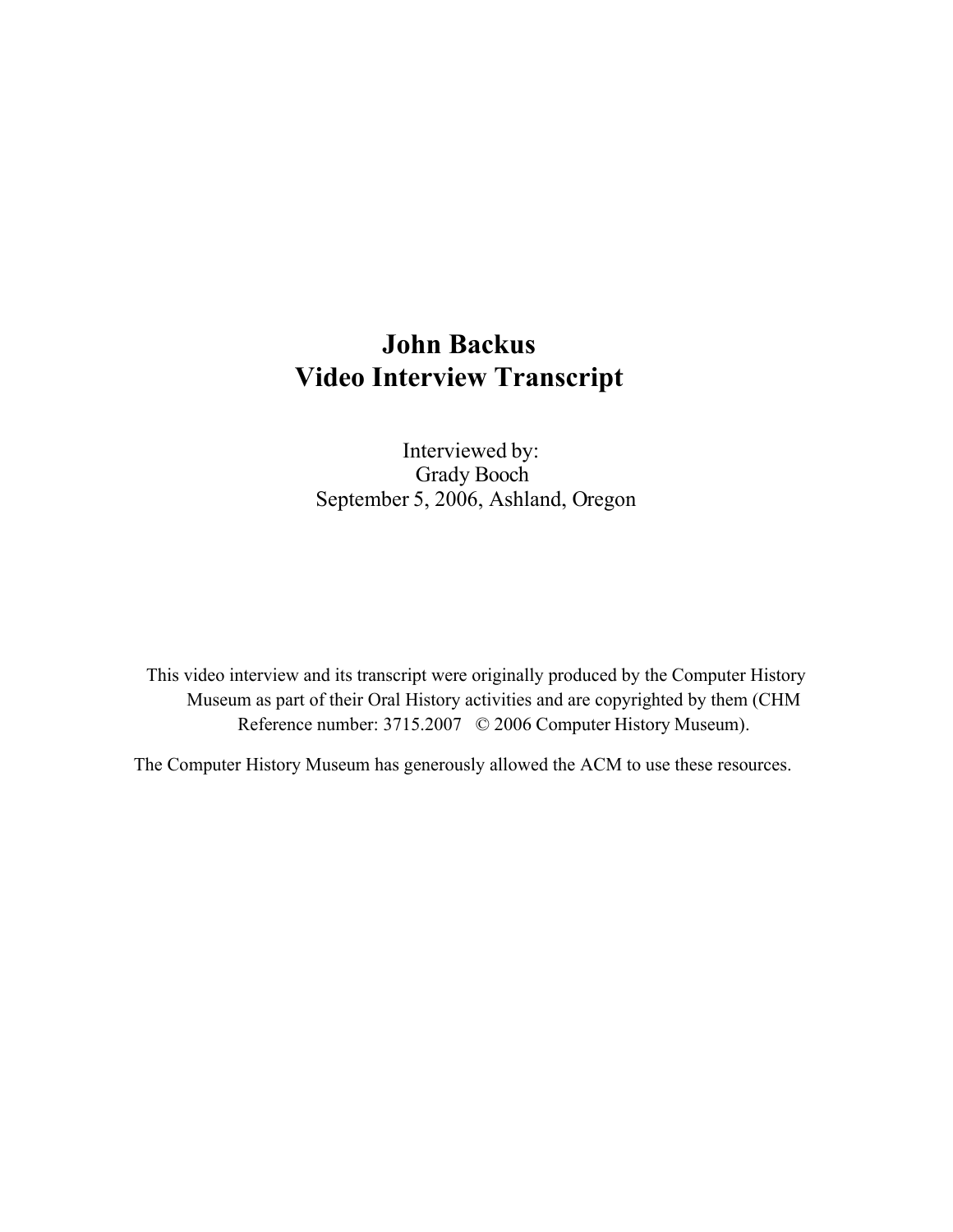## **GB: Grady GB (Interviewer) JB: (John Backus, interviewee)**

- **GB**: I'm here today with John Backus and I should probably put the day's date [September 5, 2006] on here for the calendar, for the purpose of filming. But there's probably more computational power in this Sony camera than there was in the first computer upon which you worked.
- JB: Oh, I'm sure.
- GB: You are a person whose career has spanned the ages of contemporary computing, from the earliest days of some of the first machines that really made an impact upon the commercial world, to where we are today. Of those years, what do you think surprised you the most, of the changes you've seen?
- JB: Well, I think just the speed of change. I mean it's just appalling.
- GB: Appalling.
- JB: Yes, because I mean all these refrigerator-sized machines that I first worked with soon became smaller and smaller and smaller until--
- GB: In fact, as I read some of the interviews, you're a fan of the Palm Pilot and I think you had a TiVo at one time.
- JB: I still do.
- GB: Still have a TiVo, which probably did have more computational power than the first machines upon which you worked.
- JB: Yes.
- GB: What I heard you say is just the first derivative of change, that things are changing so rapidly. How wired of a guy are you? I mean you have your e-mail address. How connected are you these days?
- JB: Not a lot. I'm like any guy that has a personal computer, fumbling around trying to find my way in this mess that's out there.
- GB: What was your first personal computer?
- JB: It was an IBM PC.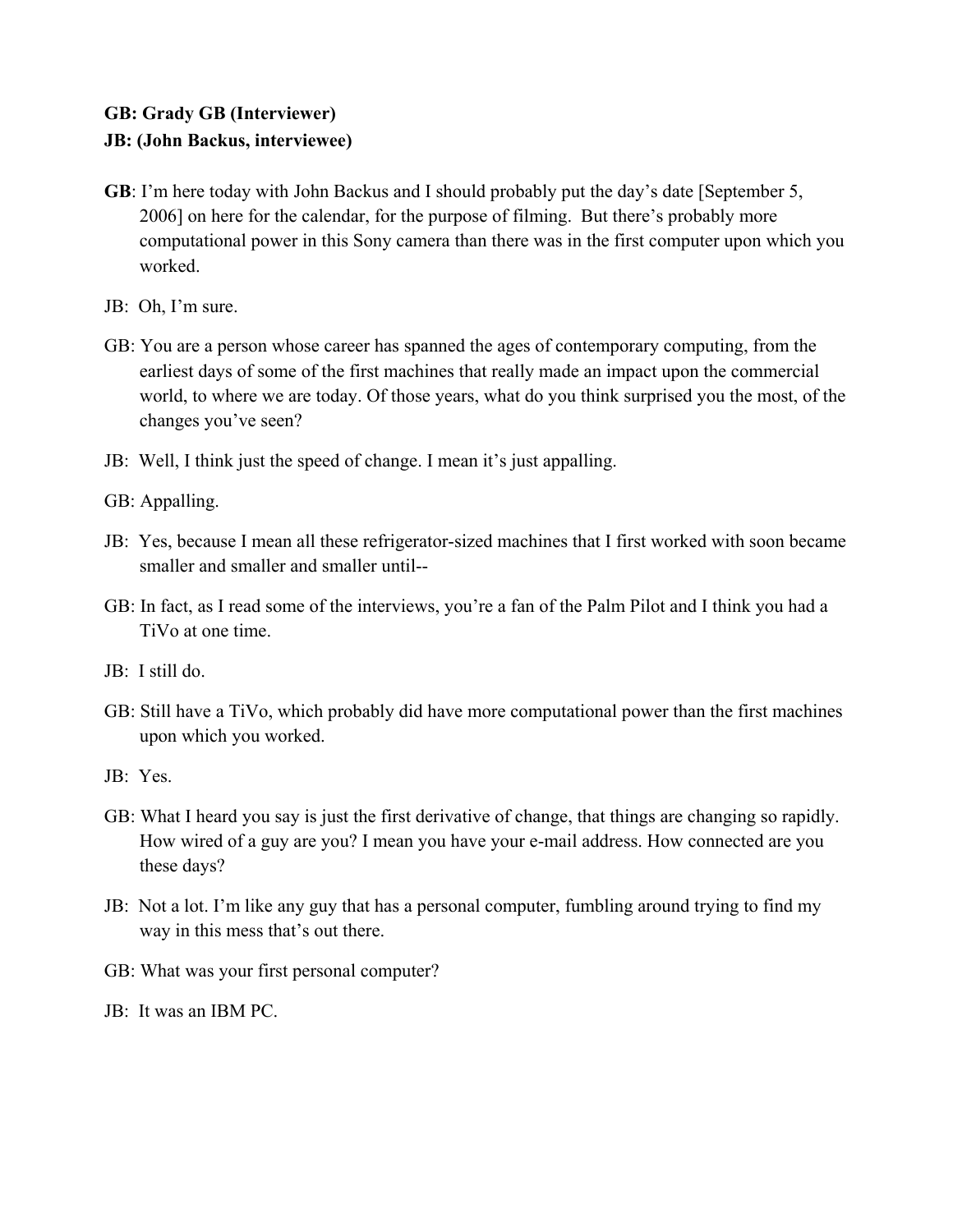- GB: I imagine you got a good discount on that.
- JB: This big, you know, this high. You could hardly lift it.
- GB: Wow. Amazing. In fact, let's go back to some of the machines over which you've worked over the years because the first one was the SSEC. If I get that right that's the Selective--
- JB: Selective Sequence Electronic Calculator.
- GB: Yes. What was the story behind the existence of that very computer? Why did it come to be?
- JB: Oh, that was because IBM cooperated in designing the Mark I at Harvard, and Harvard gave them no credit. So Watson was really mad about that.
- GB: That was Watson, Sr.?
- JB: Yes. So he decided to build this strange monstrosity called the SSEC. And he did.
- GB: Now was that the defense calculator?
- JB: No, no.
- GB: Was that a different name for it?
- JB: The defense calculator was the 701, which followed.
- GB: Oh, okay, which was the successor to that.
- JB: Yes.
- GB: Where was the SSEC actually built?
- JB: It was built right there on 57th Street-- Well, the entrance was on 57th Street, yes, but it was near Madison.
- GB: I don't think there's a lot of manufacturing in downtown Manhattan these days of computers.
- JB: No.
- GB: That's really what attracted--
- JB: It was unique.
- GB: It was unique, one of a kind.
- JB: Yes.
- GB: You were describing earlier what that beast looked like. It was many rooms full.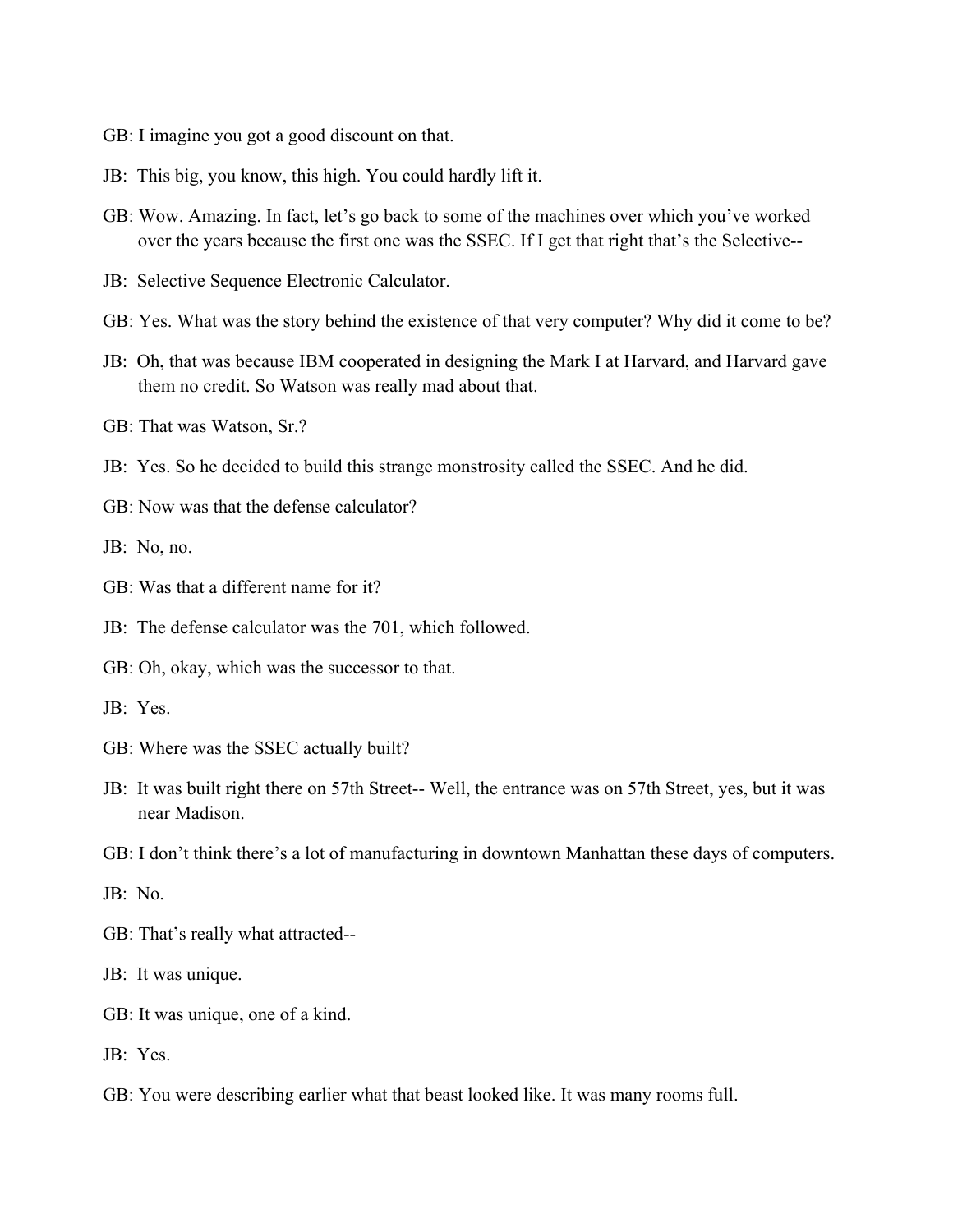- JB: Well, yes. It filled a room that was about, let's see, 50 feet wide by 100 feet deep. It had a window opening on the street so that people could look in, and big black columns holding up the middle of the room. It had a huge console with hundreds of toggle switches and stuff like that. Then behind
- glass cases around the walls were tape units and relays, some of which would fall out as it was operating because they were heavily used. It was a fun machine. It would make an error about every three

minutes and you had to stop and figure out how to restart the thing.

GB: Right. That was certainly the age of machine building, because there was the Mark I around the time.

JB: Yes.

GB: That was Aiken, if I'm not mistaken.

JB: Yes.

GB: And Eckert and Mauchly. That was around that time or a little bit earlier in their work?

JB: That was about the same time.

GB: Did you have any contact with those guys at all?

JB: No.

GB: Just a quick side story. I think it was Mauchly's grandson [who] went to the Air Force Academy, and I taught him COBOL, of all things. Mauchly came up once to visit us. It was interesting seeing him. I recall [in] one interview that you were walking by the IBM offices and saw this display, and that's what attracted you inside then.

JB: Yes.

- GB: What were you doing at that time? You were out of the Army?
- JB: I had just graduated. I had just gotten my Masters Degree from Columbia. But I hadn't even begun to look for a job, but I just found this place and I walked in and it looked so interesting. I ask if they would give me a job.

GB: And they said?

JB: And they said, "Yes, come up and see the boss." I said, "No, no, no. I've got holes in my sleeves. I have to look respectable." But they got me up there anyway and I got an interview by [Robert R.] "Rex" Seeber who gave me a little puzzle that I solved, and he hired me.

GB: Wow, on the spot?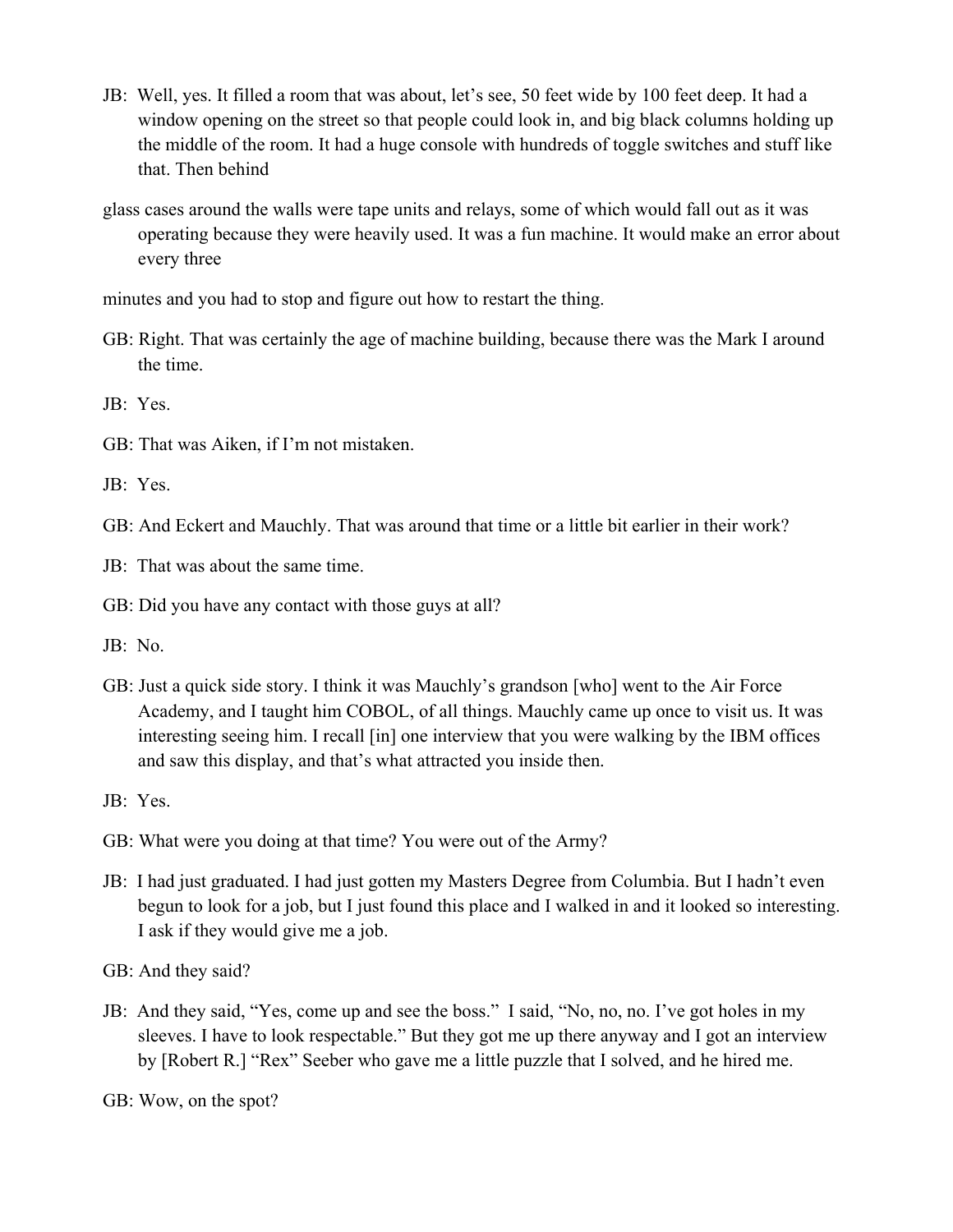JB: On the spot.

GB: My goodness. So at Columbia, you were getting your Masters in Mathematics. Is that correct?

JB: Yes.

- GB: Actually, to go back in time a little bit, before that, before Columbia, you were in the Army then.
- JB: Let's see, yes. Yes.
- GB: So that was really the time of the Korean War or World War II?
- JB: That was World War II. That was 1945.

GB: Oh, my goodness. So let's start there then. Where were you stationed in World War II?

- JB: Well my first station was in Camp Stewart Georgia.
- GB: Oh, my hot place.
- JB: It's a very bleak, hot place. But I only stayed there for a few months, and then I was selected for army specialized training. Then I went to some little place in Alabama to get classified. Then I went to the University of Pittsburgh, which I enjoyed enormously because I was supposed to be learning all this stuff that I had already studied. So I spent a lot of time there. There's a place called the "Pittsburgh Playhouse," which was really a bar. A very friendly place. After that, yes, I was there. Then the Battle of the Bulge occurred and they were drafting everybody. So everybody in Pittsburgh was going to be sent overseas right away. But I had just taken a test, some kind of a test that qualified me for being sent to Haverford College. So I went there and had a very nice time at Haverford College.
- GB: Where's that located?
- JB: It's just outside of Philadelphia in Haverford, PA. I was there for a while, and, let's see. Then my next step. I was destined to go to medical school, but in the meantime, I was sent to Atlantic City to work in the hospital. So I stayed in Atlantic City working in this hospital 12 hours a day for a while, living in the Traymore Hotel on the Boardwalk. While I was there, I was working on the neurosurgery ward and they noticed that I had this huge bump on my head here, which was a bone tumor that had been growing slowly, fortunately outward, for a long time. They said, "Well, let's take that out." So I became a patient. They operated, took it out and I was a patient on this ward. So I had no duties whatsoever. I could just spend my time wandering around Atlantic City at night, which I did, and sleeping in the hospital. That went on for a while. Then finally I got sent to New York, and started going to medical school at what was the name of it - Flower and Fifth Avenue Hospital. I discovered very quickly that I didn't like medical school, because all you had to do was memorize stuff. While I was in Atlantic City, they had done this operation, removed this bone tumor and put in a plate, which they had constructed by sort of cutting out triangles, because there's a lot of curvature in the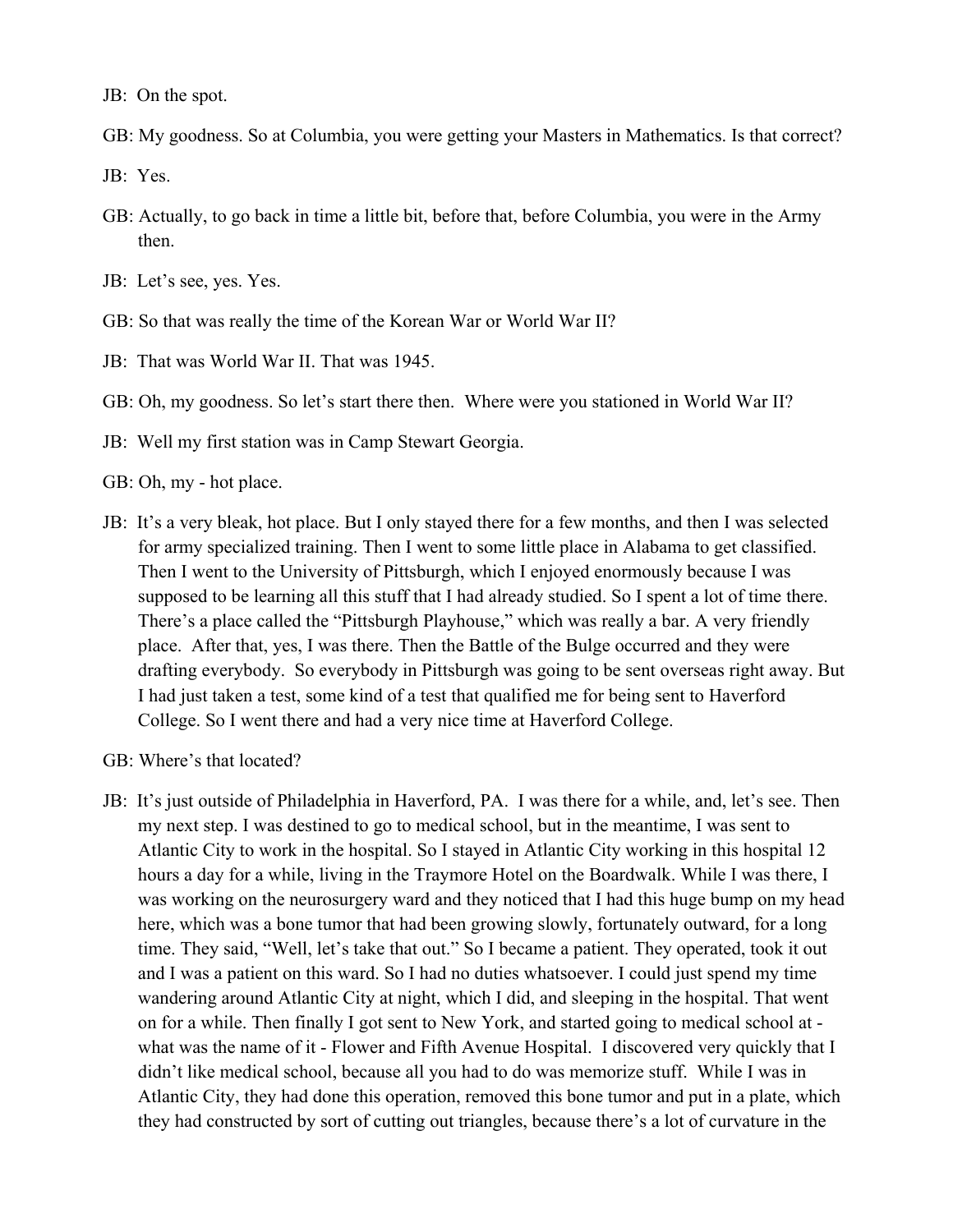skull there. It was kind of a squishy plate, which made me feel very insecure. So when I was in medical school, I opted to go to a hospital on Staten Island where their business was putting in plates for veterans. I went there and they took out the old one. I walked around for a while with nothing, just skin.

- GB: Oh, my. That's exposed.
- JB: Yes, it really felt weird. Then they took a cast and they let me make the plate, actually, because you just had to put it in a hydraulic press and trim it up a bit, which I did. They installed it. During that time, I got this wonderful little apartment on East 71st Street in New York. It cost \$18 a month.
- GB: Oh my. That must have been an exciting time to be in New York City, in Manhattan.
- JB: Yes, it was. It was a Hungarian neighborhood. I'm sorry, I mean Czech, because there was a Czech restaurant just down the street from where I lived. It was very nice. No, I lived there for quite a while until finally, I got married. But I had some friends from the army who lived nearby. One guy was a composer who lived with his wife on the floor below in the same ratty apartment building, and another friend who was a singer lived across the street. So we had a nice little--
- GB: So in walking by the IBM building, you saw this machine and then got whisked upstairs.

- GB: Remarkable. Did you have any interest in computing prior to that time?
- JB: No. I mean… No.
- GB: There wasn't a lot of it around.
- JB: What was computing? What's that?
- GB: Fascinating. If I may ask, let me pick up on something you said.
- JB: I just like machinery.
- GB: Yes, because you're kind of a gadget kind of guy. How did you meet your wife, if I may ask?
- JB: Well, I was married twice. My first wife; how did I meet her? Oh, I met her at-- She was living with three other girls in an apartment in New York and this guy I had known at the University of Virginia took me to this place. That's how I met her. My second wife I was introduced to by my first wife at about the time we were about to split.
- GB: Fascinating.
- JB: Because Barbara is an English teacher at Berkeley, and Barbara had taken her course in poetry.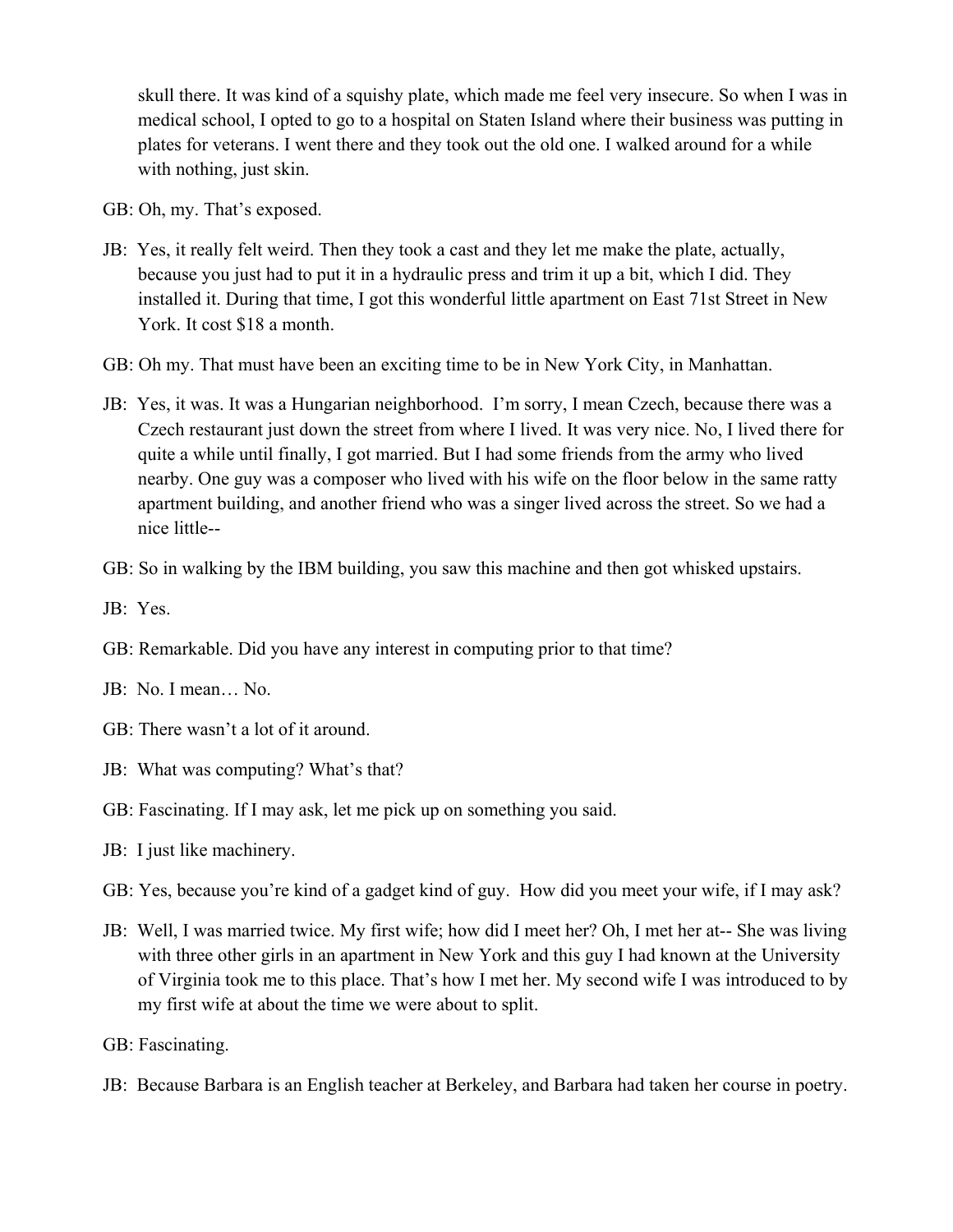- GB: Small world. So back to the SSEC. What did they hire you to do?
- JB: Programming, what else?
- GB: Down at the machine level. What did "programming" mean for a machine like that? To a contemporary programmer, that would be so foreign.
- JB: Yes, oh, I mean it was weird because you had the whole machine to yourself for months.
- GB: Wow. I imagine the room got a little warm too.
- JB: No, no. It was air-conditioned. The first problem I was assigned to was this one, that one of the machine's co-inventors was working on. It was a problem to calculate the position of the moon, which is a very difficult thing to do. It's a Fourier series of about 1,000 terms or something. I worked on that.
- GB: This was long before the U.S. had committed itself to any space program really, actually any lunar program at all.
- JB: No, such ideas were just totally-- No, I mean you're making a big transfer in time there to think in those terms.
- GB: Interesting. So your background as a mathematician served you well, then, to do that kind of thing.
- JB: Well, to say my background as a mathematician-- I was never a mathematician, really.
- GB: Really.
- JB: I mean, no. I like some of the more abstract stuff, but I was never a scholar. I never liked to study or learn anything.
- GB: You mentioned one of the designers of the SSEC. Who was that person?
- JB: Oh, Rex Seeber.
- GB: So then from your experience with the SSEC, you then went on to produce Speedcoding, the Speedcoder.
- JB: Yes.
- GB: What were sort of the things that influenced you to create that in the first place?
- JB: Well, programming in machine code was a pretty lousy business to engage in, trying to figure out how to do stuff. I mean, all that was available was a sort of a very crude assembly program. So I figured, well, let's make it a little easier. I mean it was a rotten design, if I may say so, but it was better than coding in machine language.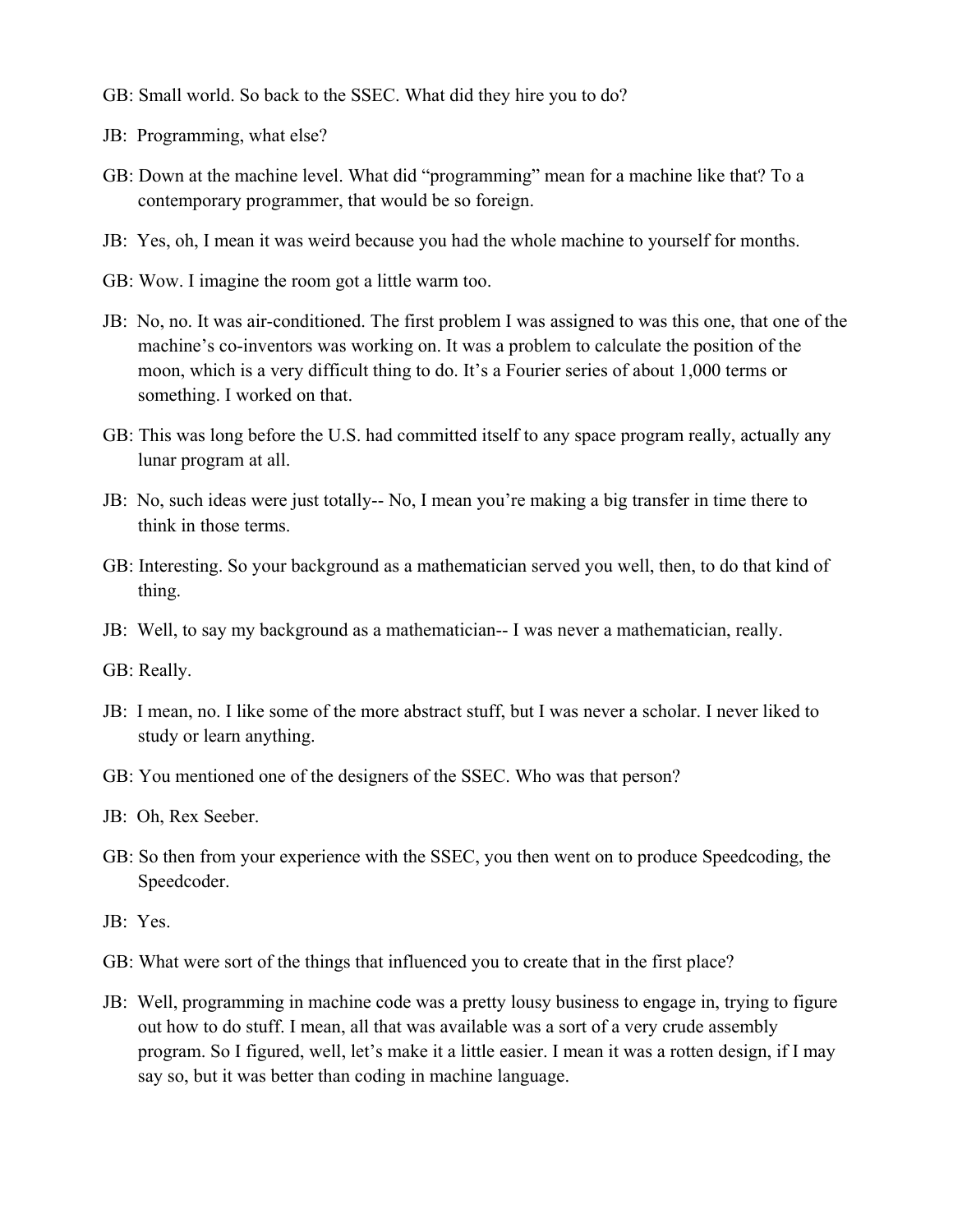GB: Sure. So this was really around the time where we saw the explosion of languages like that. It wasn't really the first language above machine language.

JB: No, no.

- GB: Who were some of the contemporaries around that time?
- JB: Oh, God. I don't think I'm going to be able to answer that question.
- GB: No worries. Because Grace Murray Hopper and the COBOL work, that was roughly around the same period as the early Fortran work, wasn't it?
- JB: Let me see. Yes, I had a lot of—[pause]
- GB: I forget when Grace's work actually was and the COBOL work.

Gardner Hendrie (cameraman): Yes, I think that may have been--

GB: It's a little bit later.

Gardner Hendrie (cameraman): It's a little bit later, yes.

- GB: I still have my nanosecond from Grace. She had this thing where whenever she'd lecture, she'd always give people in her audience a nanosecond, which was a piece of telephone wire cut to  $11\frac{1}{4}$  inches, which was the distance that light would travel in a nanosecond. She offered that as a visual metaphor to say this gives you an idea of why machines are shrinking. So if I think about the SSEC covering 100 feet, delays of the speed of light intruded upon things here as well. From the experience of the Speedcoding work, that's kind of what led you to write the memo to your boss saying, "Hey, I have this idea for a high-order language."
- JB: Yes, because we were moving to the 704, which had built in floating point, built in index registers, which was all that Speedcoding was supposed to supply. So what the hell?

GB: And the 704 being the first machine with core memory as well too.

JB: Yes.

- GB: Tell me a little bit about the 704 and its sort of size and shape and such.
- JB: Well, it was a box about this big, about that thick and about that high. It was a big--

GB: It was a big machine.

JB: Yes.

GB: As we were talking earlier, the management of IBM was of mixed feelings with regards to the utility of the 704 because you had Tom Watson, Sr….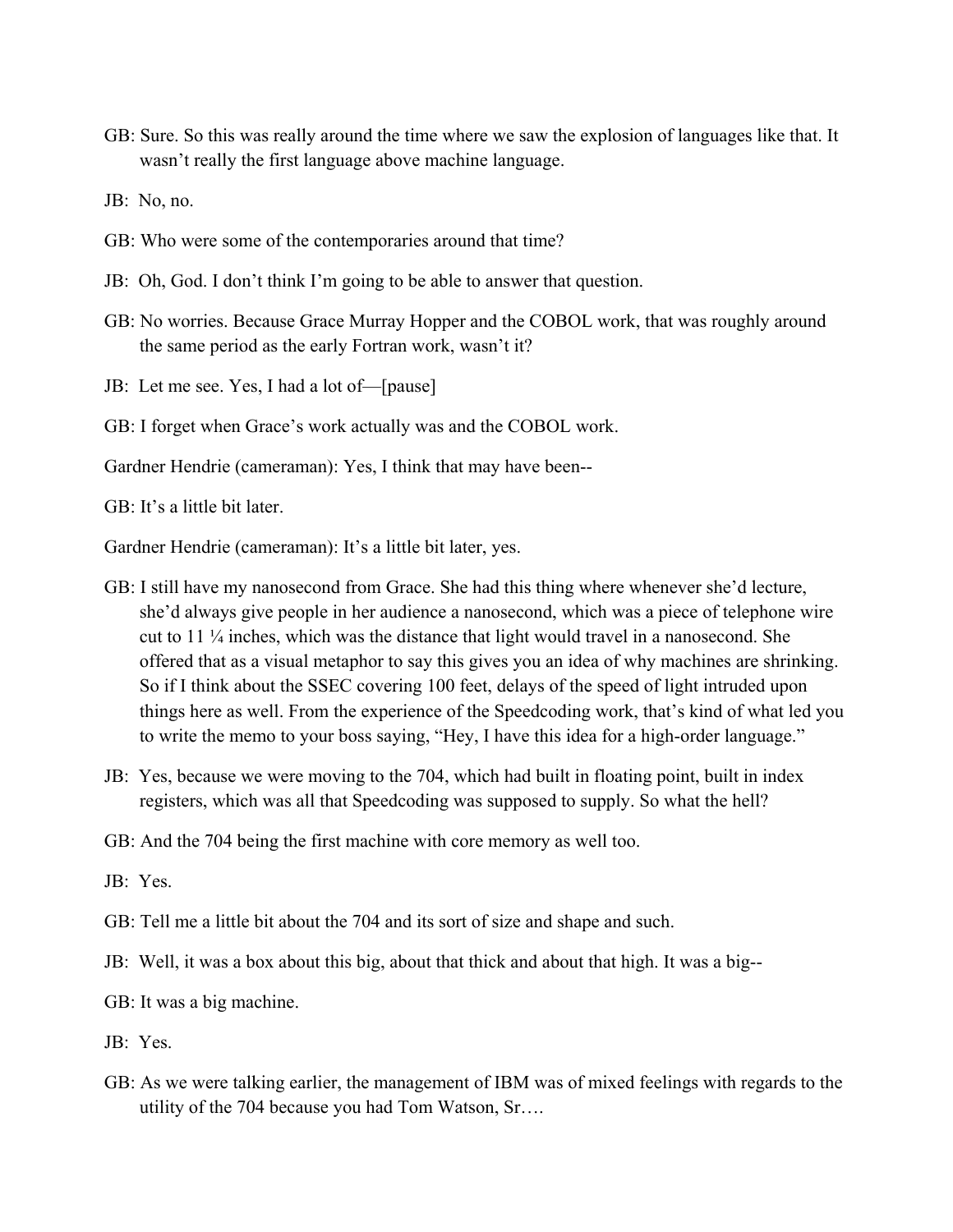- JB: Yes, he was very skeptical of it. But Jr. was not. He was sort of for going in this direction.
- GB: Wasn't this around the time that Tom Watson, Sr. said something to the effect that the worldwide market for computers is like one or two computers, or something like that?

JB: Yes.

- GB: He was saying that in reaction to the 704?
- JB: Yes.

GB: Interesting.

- JB: Well, first before the 704 was the 701, which had no index registers. It was a very primitive machine.
- GB: Were you involved with the machine designers at all, or was this sort of just handed to you?
- JB: No, I was part of the-- In fact, I sort of credit myself with getting index registers and stuff and floating point built into the 704, because the designers were just totally preoccupied in getting a drum unit designed. You know, one of these crazy magnetic drums.
- GB: Which would have had how much storage capacity?
- JB: Oh, about maybe 1,000 words, or maybe as many 10,000, but no more.
- GB: Probably less memory than your watch has.
- JB: Yes, right. Things were bigger in those days.
- GB: So the market for the 701 and the 704, where was IBM trying to head with that?
- JB: The 701, there were 18 701s, and the 704, there were quite a few more. I couldn't tell you how many.
- GB: So you actually influenced the design of those machines then, the introduction of--
- JB: Yes, I was on the design team for the 704.
- GB: Was the notion of bringing index registers and floating point in viewed as radical by the design team?
- JB: Actually, I kept sort of suggesting that they do this, and they kept talking about this damn drum. In the design meetings, I kept bringing this up and bringing it up. They kept talking about the drum. Finally, I decided, well, there's only one way to get their attention. So I spent an hour just deriving some cockamamie scheme for designing it. Gene Amdahl… It would have taken about a ton of hardware to implement what I had described and Amdahl said, "Oh, you don't need to do that." It's just easy to do it [with] just this. It doesn't take hardly any more hardware."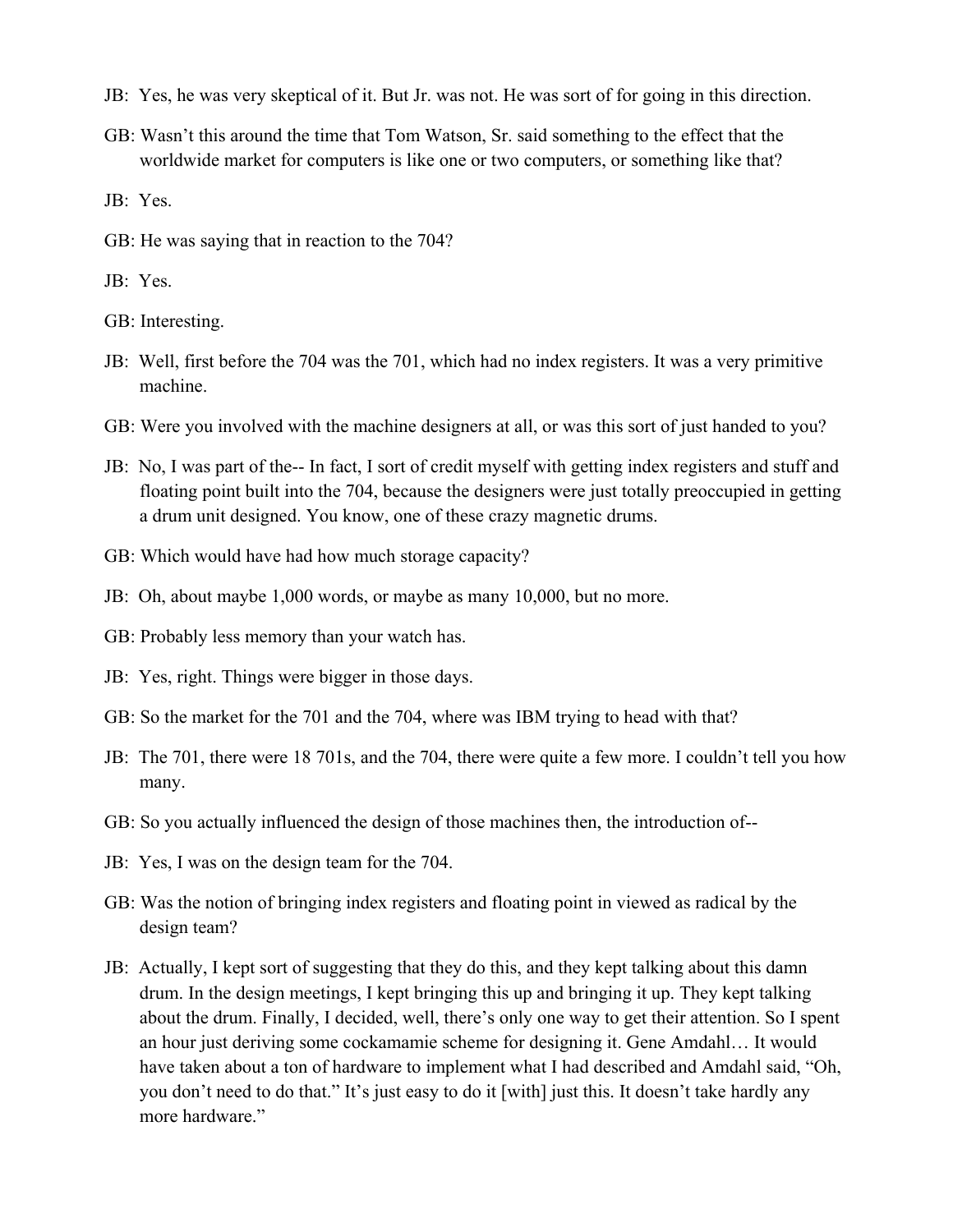GB: Wow.

- JB: He then designed it.
- GB: Remarkable. So the interaction between you two led to some important innovations in that machine then. Did you do much further work with Gene?
- JB: Not a lot, no. I mean, I was on some… IBM was trying to design something for the Defense Department, some big, huge – the NORC -- and we kind of interacted.

GB: Right.

- JB: There were a lot of committees in Poughkeepsie, and stuff.
- GB: So what kind of programming tools, as we would call them today, even existed for the 704 in its earliest days before Fortran?
- JB: Well, there was an assembly program.
- GB: Right, and that's about it.
- JB: That was about it, yes.
- GB: Wow. So from that experience, it led you to write a memo to, I think it was your boss Cuthbert…
- JB: Hurd.
- GB: Hurd, that said, "Hey, I have this idea here."
- JB: Yes, I mean, you've got to make it easier to program this thing. I kind of laid out the fact that half the cost of running this thing was programming it. I mean, in counting the machine costs and everything.
- GB: Right. In fact, you use a phrase in one of your interviews that said, "The assumptions under which we created Fortran really aren't valid anymore." What were the assumptions that Fortran was created with? I think you just said it, to some degree. It was reduce the cost of programming.
- JB: Right. Yes, because it was just so slow.
- GB: The process of producing programs.
- JB: Yes. Machines were very expensive too. The rental for a 704 was in the millions [of dollars] for a year's rental for one of those things.
- GB: Right. I recall reading a figure; it was like \$400 an hour of computing time or something like that.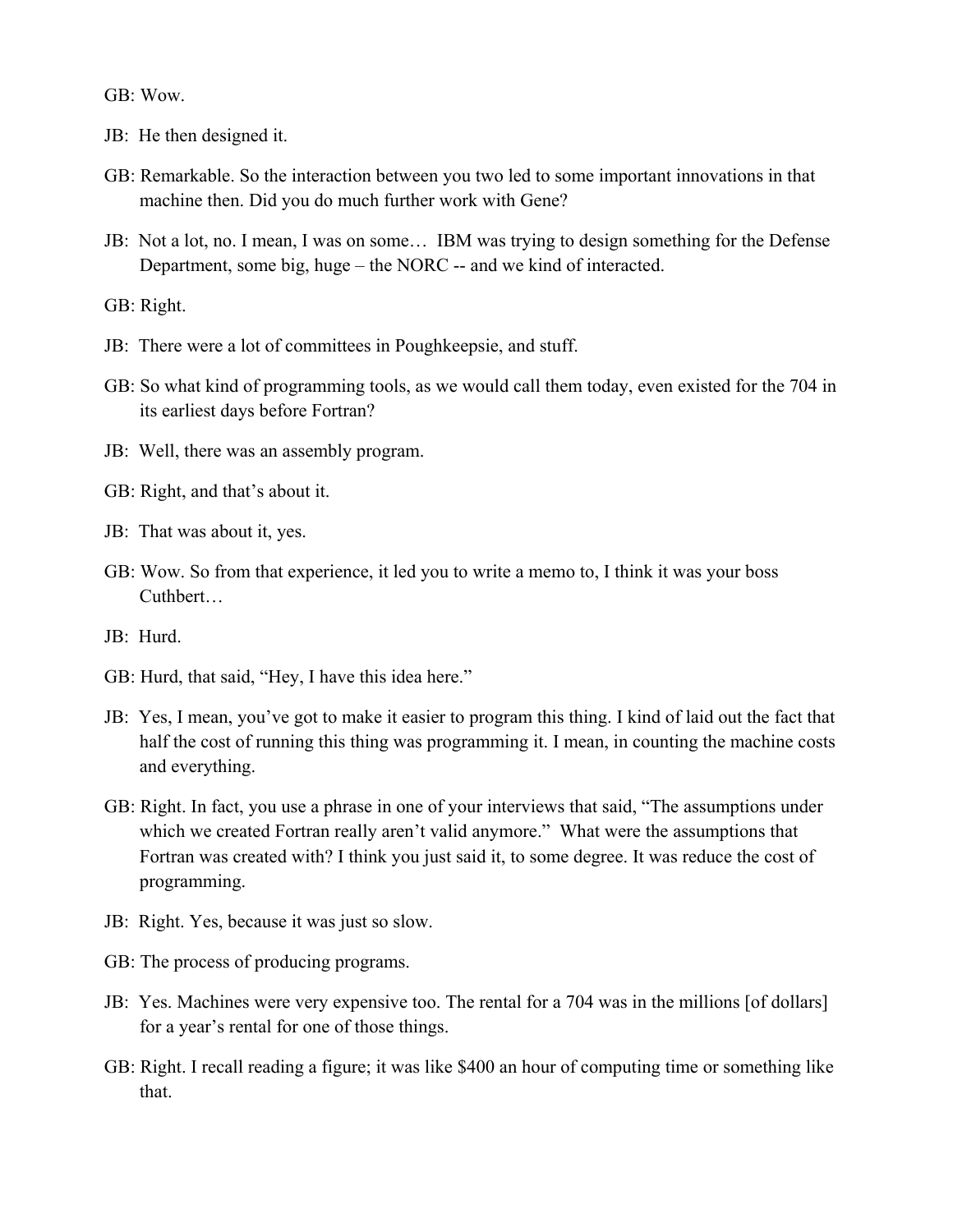- JB: Yes, that's about right.
- GB: Who would think of charging per hour these days? I don't know how you'd compute that. But then the salary of a programmer would be a lot less than \$400 per hour I would guess.
- JB: Right, yes.
- GB: So as you began the work into what became Fortran, what were the other things swirling about in the community that led you to that particular structure? Who were some of your contemporaries that were doing similar things? I don't even know some of the names around that time.
- JB: Well, Grace Hopper was talking about compilers and stuff like that.
- GB: Right. She really talked up what became COBOL.
- JB: Yes, but her ideas were just so cockamamie stuff. Her scheme for this I forget the name of her proposed compiler - but it was part machine code, part this, part that.

GB: Just out there.

- JB: Completely unworkable thing.
- GB: Right. She was working for Remington at that time?
- JB: Yes.
- GB: And IBM and Remington… Well, this was the era where there were a lot more computer companies than there are today.
- JB: Yes, right.
- GB: It was the age of the big iron where they were competing with one another. Had Gene Amdahl gone off at that time, or he was still with IBM, wasn't he?
- JB: I think he was still.
- GB: Okay. Interesting, but that was certainly a ferment of activities and ideas that spawned a lot of other companies later on.
- JB: Right.
- GB: Now, the first formulation you had of what became Fortran, that essentially came from your ideas. But then very quickly you began to assemble a team around you of about, I think it totaled 13 or so in all.
- JB: Yes, but basically, the core of that was more like eight.
- GB: Right, because you had Irv Ziller, as I remember, was one of the first ones that joined you.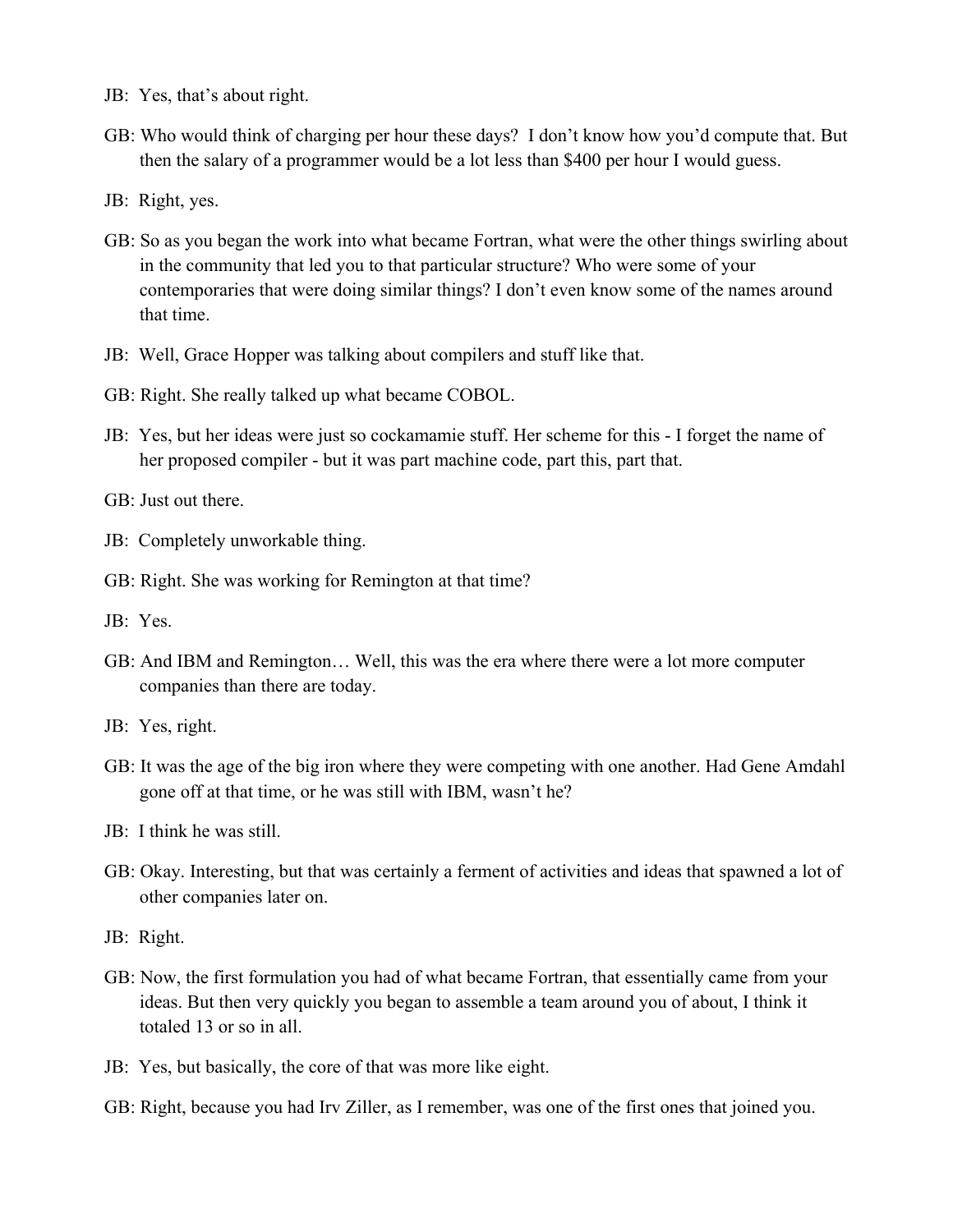Tell me a little bit about Irv and how you latched onto him and vice versa.

- JB: Well, I was originally in what was called a Pure Science Department which Rex Seeber ran.
- GB: This is really before IBM had started the lab, is that correct, or just around the same time?
- JB: No, Watson Labs was in existence.

GB: Okay.

- JB: So yes, Hurd was running the Applied Science Department, and Irv was one of the first people in the Applied Science Department. When I started working on this project, I got moved to the Applied Science Department because Seeber really didn't want anything to do with this stuff. When I pitched this to Hurd, it was easy to persuade him to let me get Irv to work with me. It just sort of went like that - one by one.
- GB: That would have been in 1954ish- 1955?

- GB: So you two toiled for a while and then slowly the team grew over time.
- JB: Yes, we were allowed to hire people.
- GB: As I recall, the management touch around you was pretty light, that perhaps--
- JB: Very light.
- GB: I'll put it this way, you probably succeeded because you were left alone.
- JB: Yes. We were off in a building on 56th Street on the fifth floor of a little small building.
- GB: Tell me about some of those years, because I guess it's sort of like a temporary software that you kind of set a date saying, "Well finish by then." It kind of stretched out, didn't it?
- JB: Yes, it kept being extended by six months every time somebody asked. But we had a great deal of fun. It was a very nice group of people. My main job was to break up chess games at lunchtime because they would go on and on.
- GB: In fact, I read that you guys used to play a lot of blind chess. Maybe I mistook it in one of the interviews, but tell me about that.
- JB: Yes. Well, I don't know who… Harlan Herrick was the chess freak and he got people involved in that. There was some of this blind chess going on. But it was mainly just regular chess.
- GB: Right. You've repeatedly used the words that that was a really fun time.
- JB: Yes, it was.
- GB: What made it so fun?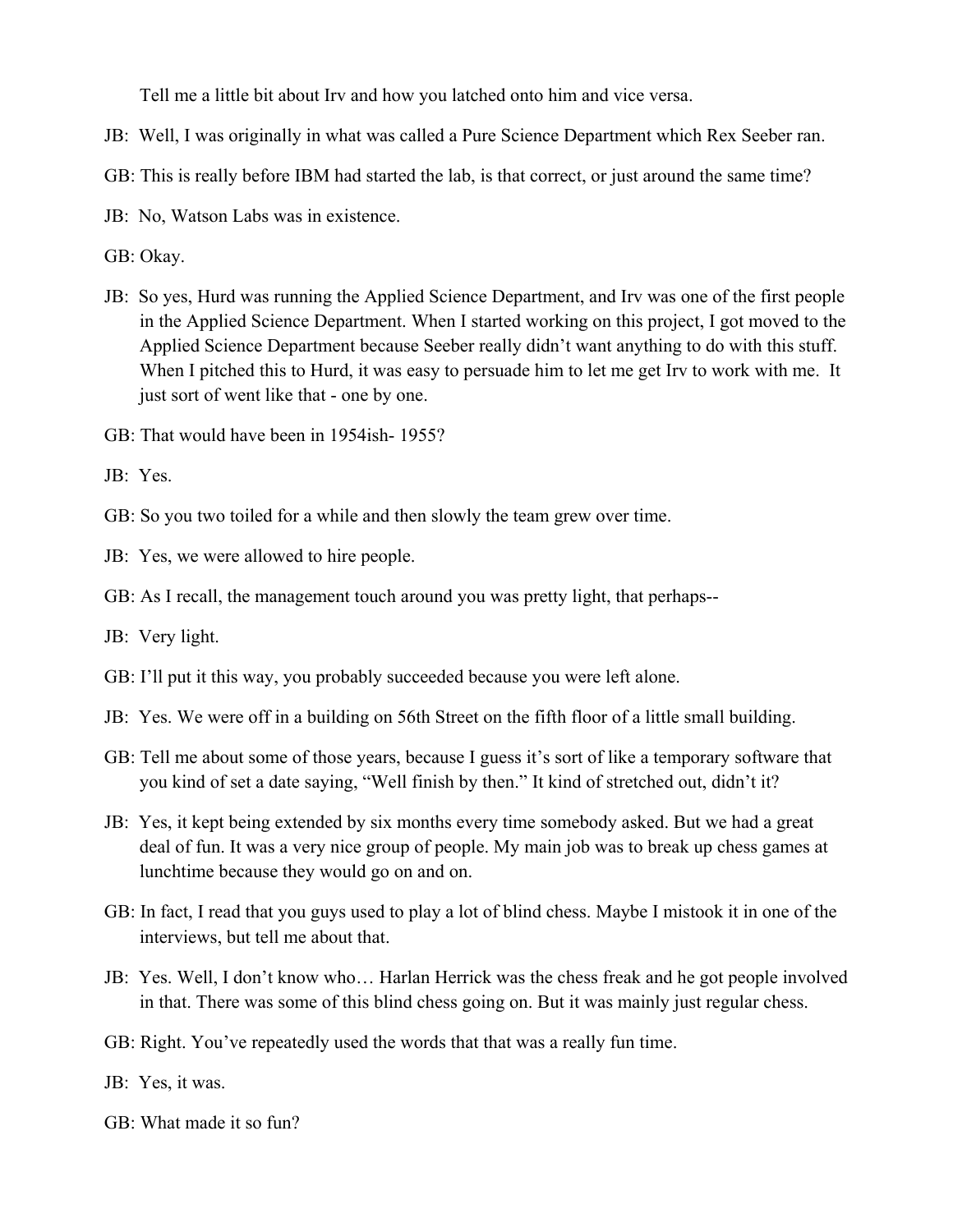JB: Well, just because we all got along very well and we had these challenging problems to deal with that we kept talking about and discussing and we-- I don't know. It was a challenge.

GB: Sure

- JB: The excitement of doing something that everybody said we couldn't do.
- GB: Right. You were in your what late 20s? I imagine all of you were about the same age or thereabouts.

JB: Yes.

- GB: I recall in one of the interviews, you guys sort of made up things as you went along, as you discovered the problems and would tackle them.
- JB: Oh, absolutely. The problem kept sort of sub-dividing like an amoeba. The whole thing just got divided up into these phases.
- GB: Sure, the phases of compilation, in effect?
- JB: Yes. Each phase was worked on by one or two or three people, and they kind of conversed with each other to get the interfaces right.
- GB: And your role was sort of overall architecture for it, it sounds like.

JB: Yes, my role was just to sit around and watch.

GB: [Laughs] So what were those major phases? How did it break itself out?

- JB: Well, the first one was doing the arithmetic stuff.
- GB: Sure.
- JB: That took in all the data from the [source] code that was written, and it produced the arithmetic code and stored a whole lot of data for the next phase. The next phase was dealing with indexing and that they really couldn't deal with because of only having three index registers.

GB: Oh, my.

JB: So we decided that -- or I decided that -- they should do it for a machine with an unlimited number of index registers. And they did that. The third phase was just, sort of, just put together all this stuff that had accumulated. The fourth phase then did this sort of - what's the name of that - Monte Carlo calculation to determine how to assign index registers.

GB: My goodness. You were doing all of this in machine language or assembly language?

JB: Yes.

GB: Wow, I can't imagine doing that. It's hard enough in a high-order programming language.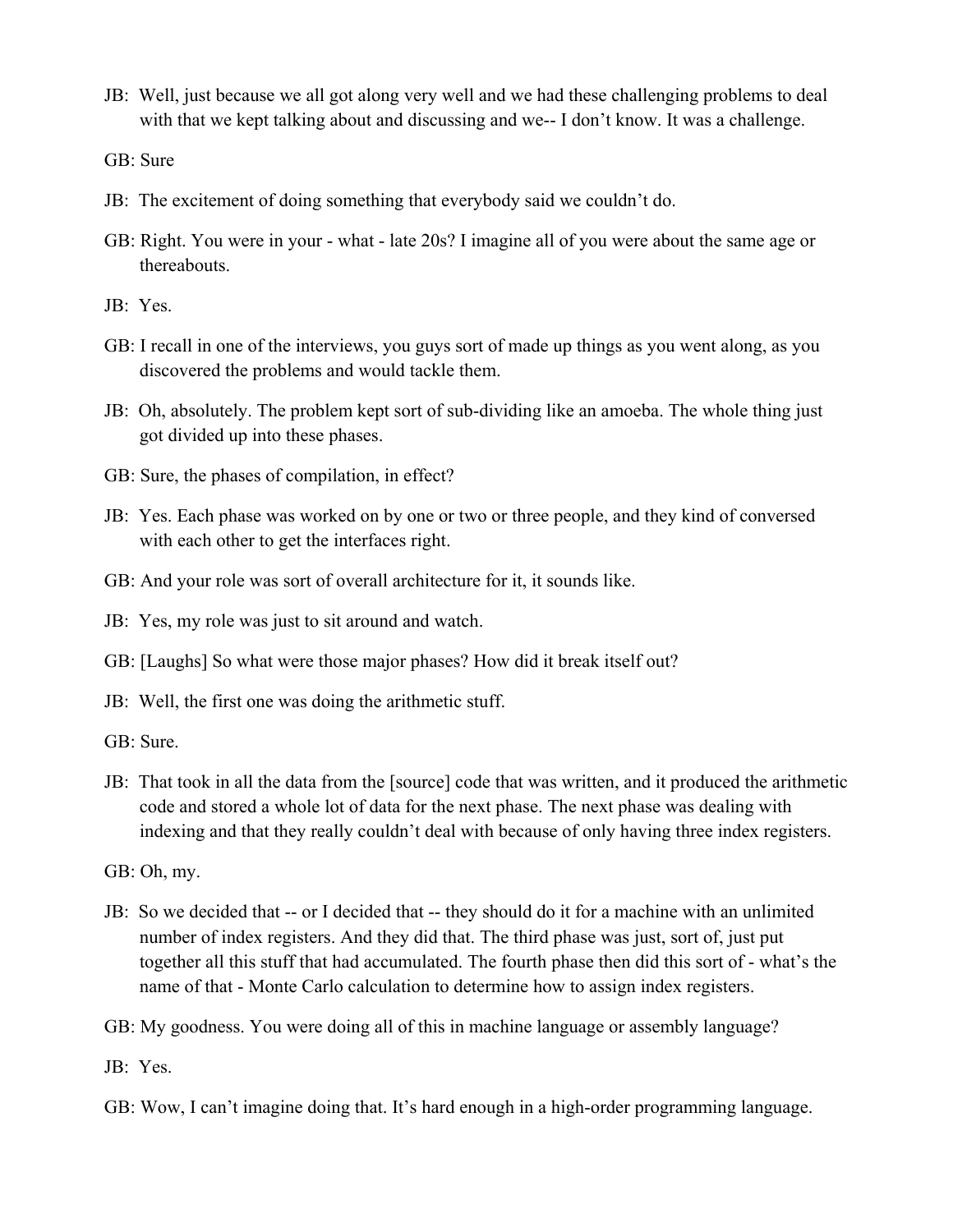- JB: Yes. No, I mean these guys were really good.
- GB: So when this first got unleashed to the world -- because IBM basically shipped this with every 704 then didn't they?

JB: Yes.

- GB: Of course, it was bug-free in the first release.
- JB: Of course. No. Apparently, we shipped one box of binary cards, which is the only one we were able to produce because it just ruined the card punch to produce these things. So we produced one box of binary cards and shipped it off to Westinghouse, somehow or another. And it arrived. Just this box of binary cards. They figured that this must be the deck for Fortran. They actually ran it, loaded it and then executed this program and finally had a compiler, which they then had a little test Fortran program which they compiled, and it ran.

GB: What did it do? Do you remember?

- JB: Oh, it was some jerky little nothing.
- GB: Right, but it was the first instance of an executable outside of your own group.

- GB: Wow.
- JB: Of course, that was the only time it worked for them for a long time thereafter.
- GB: Did you spend a lot of time with them personally then, trying to get things working?
- JB: We then sent this thing to a whole bunch of people and they all struggled with it and kept sending us all these error problem--
- GB: Bug reports, yes.
- JB: …error reports, and we kept correcting the errors. Slowly, I guess it took six months to sort of get it so it would run pretty reliably.
- GB: Gee, that sounds how Microsoft delivers software these days. We probably don't want to keep that one on the tape. What were some of the early problems that people were trying to apply this to?
- JB: Oh, they were mostly aerospace stuff. That was for the big customers of the day.
- GB: Sure. Like Boeing and--
- JB: Boeing, North American and I don't know the company that Roy Nutt worked for- GB: That name is familiar. Don't remember. Roy was a person on your team, wasn't he? JB: Yes.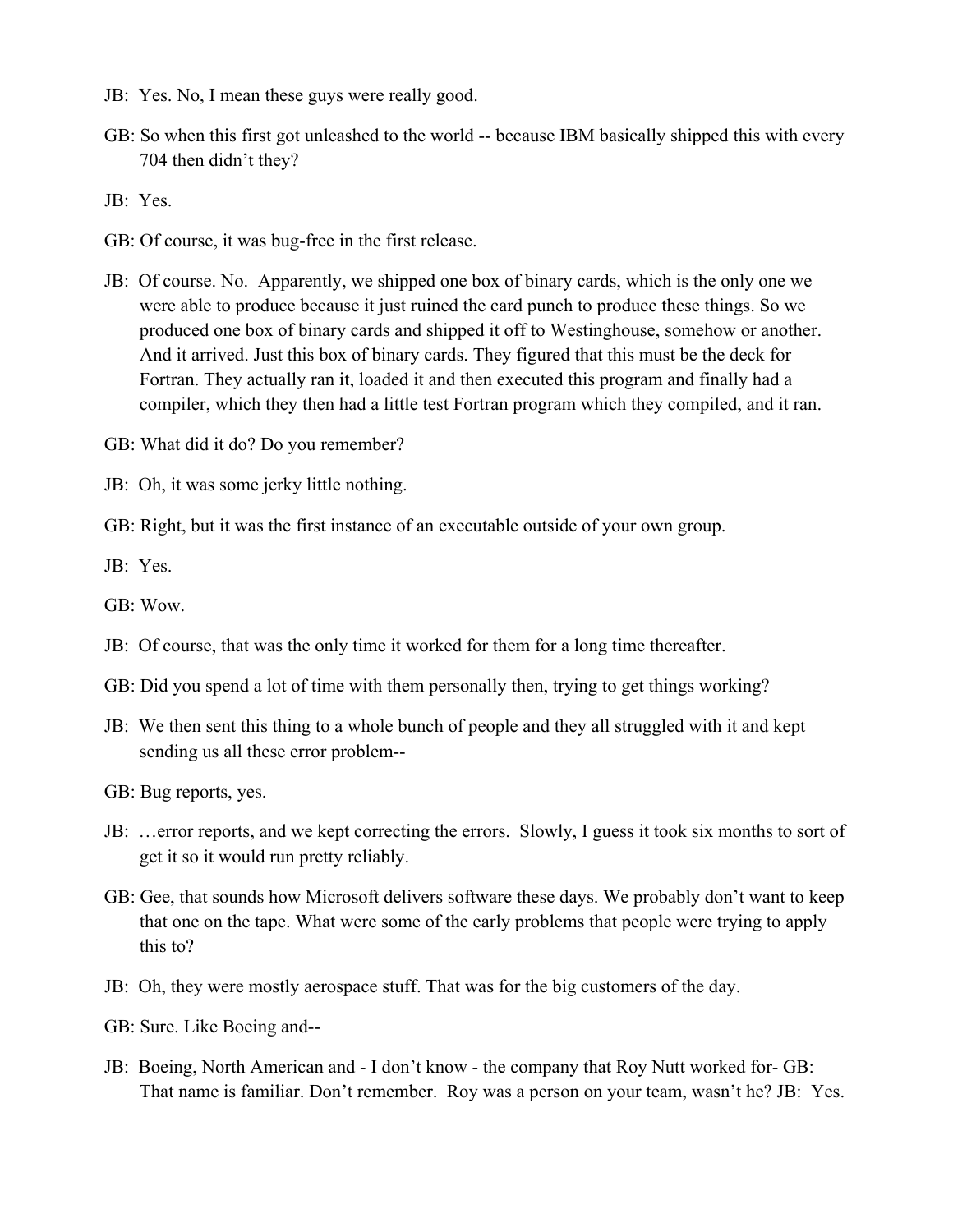- GB: But what work did he do in the phases?
- JB: He did the assembly program. It was a very special, fast assembly program that assembled all this stuff. But he did a lot of stuff. He came down from - my memory is so terrible.
- GB: I might even have that in one of these things. [Looking at documents.]

JB: Yes.

- GB: Steve Lore [Steve Lohr, a senior writer and technology reporter for the *New York Times*], who I met once, did a really interesting history of this work in one of his books – *The Turning Point*.
- JB: Walter Ramshaw was his boss. It was an aerospace company, but it was in the east.
- GB: East Coast. I'm not sure.
- Gardner Hendrie (cameraman): Was it Grumman?

JB: No.

GB: Yes, I don't see the name here. You had one woman on your team. Lois?

JB: Yes, Lois Haibt.

- GB: Yes. What role did she have in the midst of all of this?
- JB: Lois let's see, what section did she work on? I think she worked on section three. No, section four.
- GB: We were talking about some of the other people involved, and the places where Fortran was making some inroads. It was primarily in the aerospace world, were dealing with lots of those kind of problems.
- JB: Yeah, and we also did a lot of work with Los Alamos—
- GB: Yes. That would have been of course post Manhattan Project kind of work, but there was a lot of nuclear testing going on and—
- JB: Let's see. When was the Manhattan Project?
- GB: The Manhattan Project was what, late-- The bomb exploded in '45, yeah.
- Gardner Hendrie (cameraman): The bomb exploded in '45. The first hydrogen bomb was, I'm thinking '52.
- GB: That sounds right to me. But then we were doing a lot of nuclear testing because we didn't really know the impact of-- We were shrinking them and Los Alamos was doing quite a bit of work there. In fact, to jump ahead, I do work with people in the supercomputing domain, and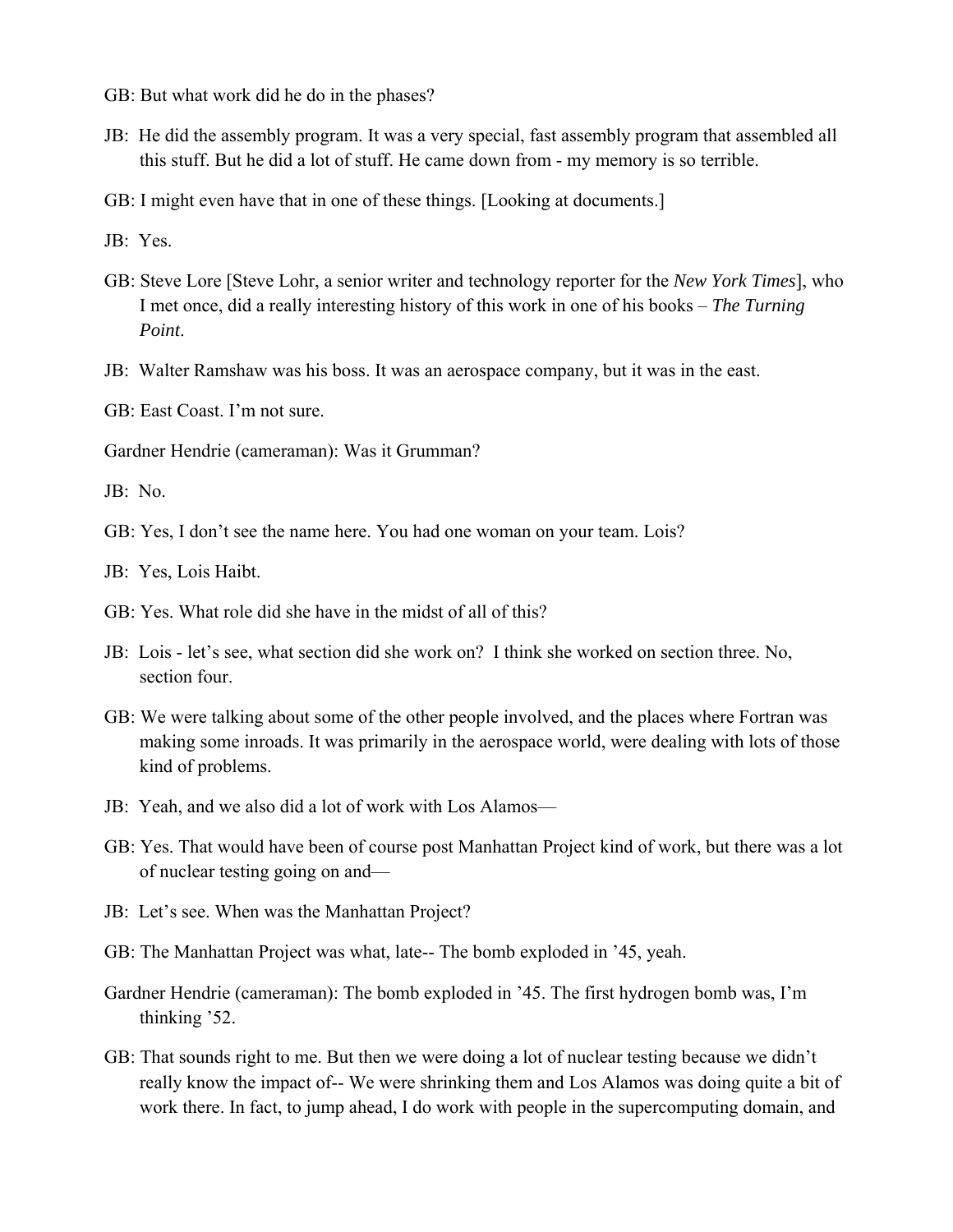Fortran still rules in that space—

- JB: Yeah, I've heard that.
- GB: Most of the super computing work is still all done in Fortran.
- JB: That's astonishing.
- GB: It is astonishing. But a lot of the weather forecasting programs…
- JB: Well, they have all of those dusty decks to deal with.
- GB: I don't think they use punch cards anymore.
- JB: I know, but the equivalent thereof.
- GB: The equivalent of. But it's amazing how much that software still lives, because they are probably using those algorithms which existed decades ago. In some of the nuclear simulations and weather simulations and stuff -- that stuff is still pretty much all Fortran these days.
- JB: Uh huh. Wow. Astonishing.
- GB: That was Fortran 1. What led to Fortran 2?
- JB: Well, it was— [pause] You couldn't-- There weren't any subroutines in Fortran 1. You just-- It was one big mess. So Fortran 2 added the ability to have subroutines and—
- GB: And the notion of subroutines coming from Maurice Wilkes I think—
- JB: Yeah.
- GB: --first proposed that notion. Did you have much interaction with his team at all?
- JB: No, but we read about it.
- GB: So subroutines were the big thing in Fortran 2. JB: Yes.
- GB: What did that enable you to do? Was it hard to introduce the notions into the compiler?
- JB: No. It was-- It didn't take much doing. I think Irv Ziller did most of the programming that made that change from 1 to 2. Irv Ziller and Libby Mitchell. She's absolutely disappeared from this earth. I've tried to locate her but I have not succeeded.
- GB: I'd read she was kind of the program lead for Fortran 2.
- JB: Huh?
- GB: She was kind of the program lead, the project manager—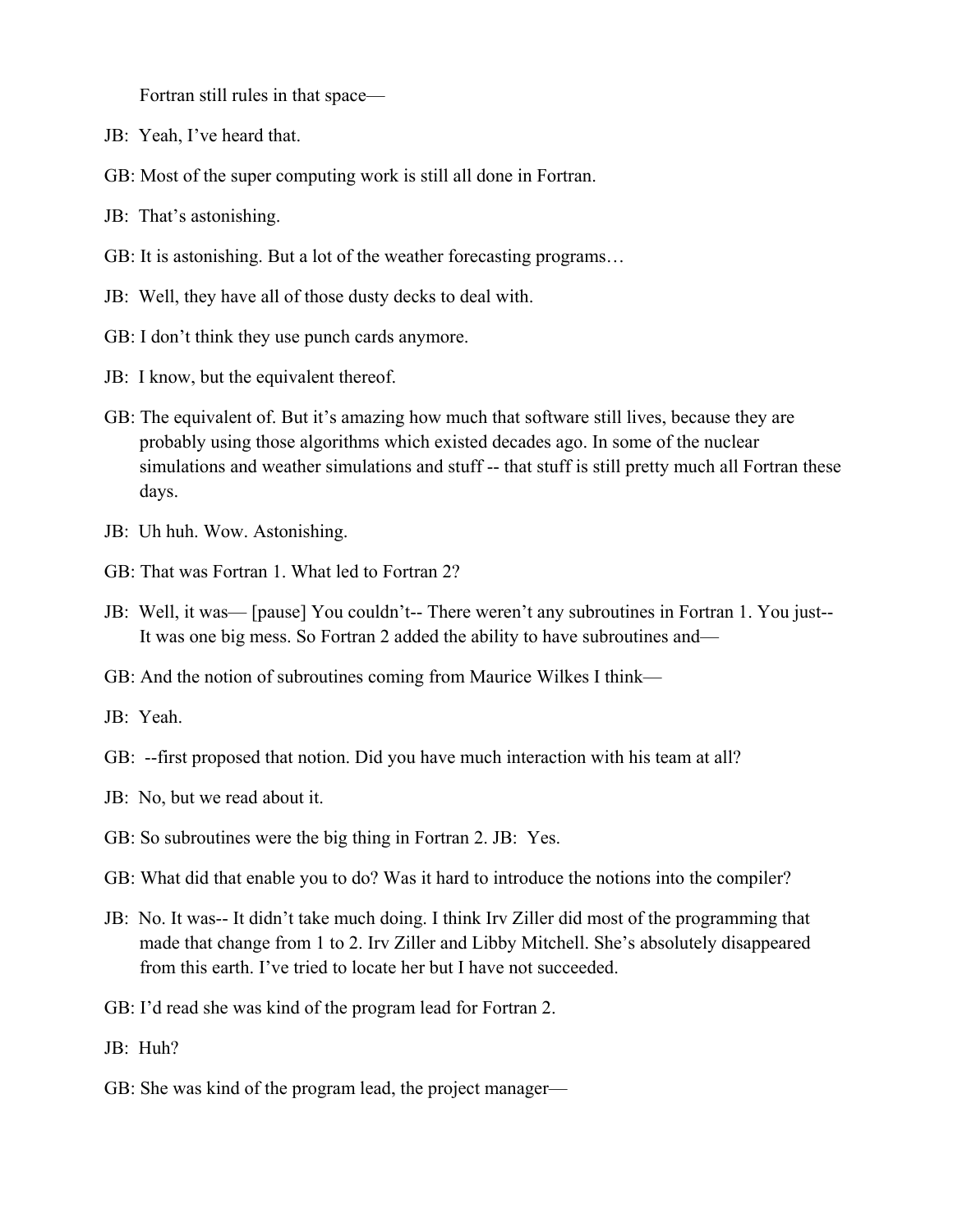- JB: No. Irv was. GB: Irv was. JB: Yeah.
- GB: What was Libby's role in Fortran 2?
- JB: She did a lot- just a lot of programming. She was a very good programmer and she did it accurately and quick.
- GB: What begat Fortran 3? What were its novel things? I've read of Fortran 1, 2 and 4 but 3 seems to have disappeared.
- JB: Well, 3 was mainly again Irv's thing, where you could sort of combine symbolic programming and Fortran programming.
- GB: Fortran 4 is the one that really seemed to gain traction with the commercial world.
- JB: Yeah.
- GB: You were still deeply involved in that work at that time, weren't you? JB: I don't think so. I think that was mainly something that Bill Heising did. GB: By that time you were still at the Watson Labs. Is that correct?
- JB: I was never at the Watson Labs. GB: You were just in New York City? JB: Yeah.
- GB: Interesting, because I thought I'd read somewhere you were at the Watson Labs. You stayed in Manhattan this whole time then?
- JB: Yes. Yeah.
- GB: Interesting. It wasn't until later that you went out to the West Coast.
- JB: No. Wait. Let me get this straight now. When you said Watson Labs I keep thinking of some little place on 110th Street but—
- GB: I meant upstate New York a little bit.
- JB: Yeah. You meant out in Yorktown. Yeah. Let's see. When did I move there?
- GB: I couldn't find a date for that one because you were in New York City for the most of the '50s and then you ended up at the San Jose Labs I think in '63 so—
- JB: Right. I wasn't at the Yorktown Lab for very long, but I can't remember when I moved.
- GB: No worries. With Irv and others taking more up on Fortran 4, where did you find your work leading? Where was it leading you?
- JB: Well, it's leading me nowhere basically because I had an obsession with the four-color problem. It was just some crazy ego thing that I was totally ill equipped to deal with, but I had some idea that I was going to generalize it and thereby make it easier to solve, or something like that. It was simply that the idea was to prove that any map on a plane could be colored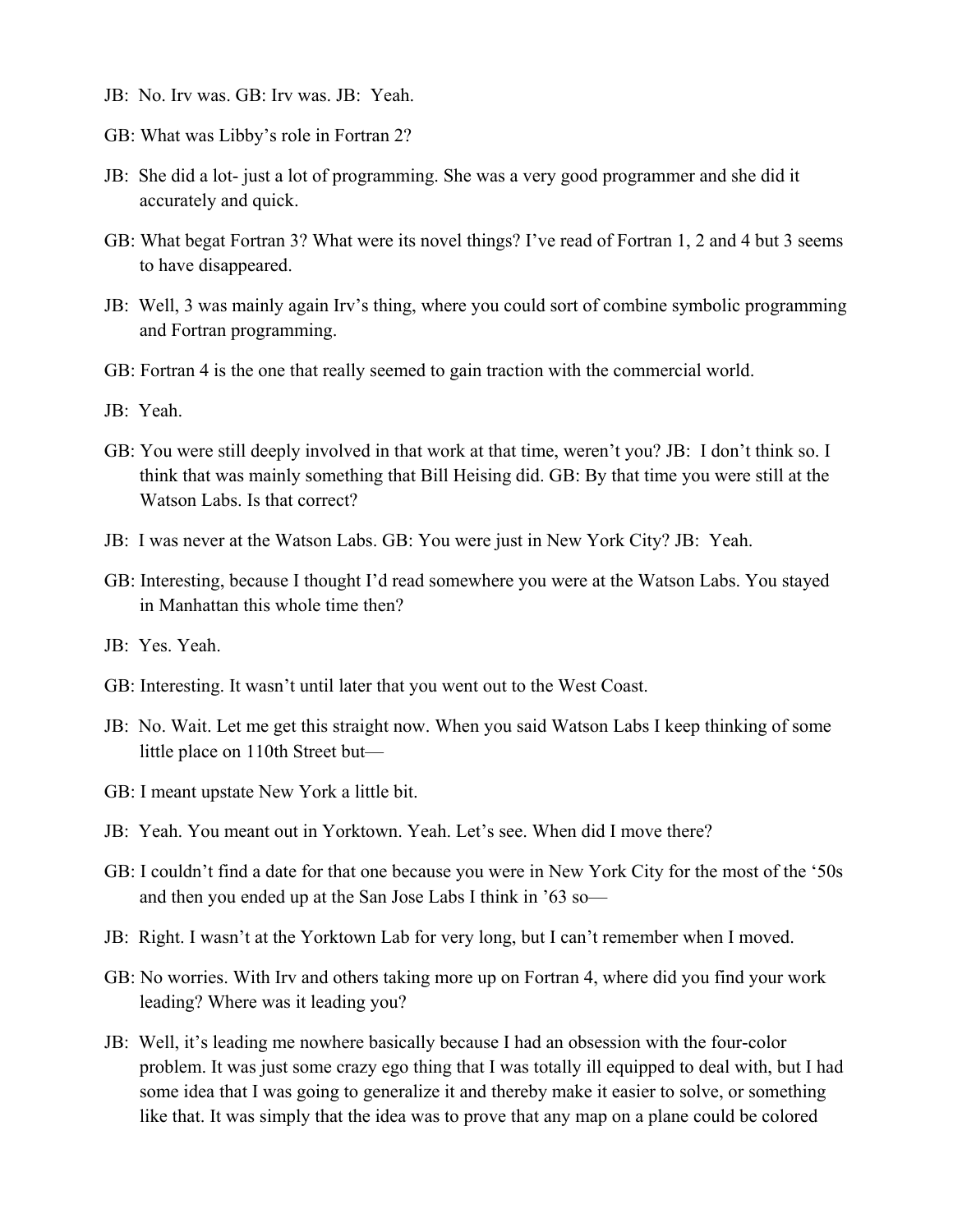with four colors without having neighboring countries of the same color. I messed with that for ages and ages and ages and never got-- I had all these nutty little theorems that I proved, but never really did it.

- GB: Although identifying yourself not as a mathematician, you were dealing with some pretty deep mathematical issues.
- JB: Well, I was dealing with a difficult mathematical problem but I would never say that I was dealing with deep mathematical issues.
- GB: And IBM gave you the freedom to pursue these things.
- JB: Yes, they just left me to stew in my own juices.
- GB: Did you have other colleagues you were working with around that time or pretty much a loner in that?
- JB: I was pretty much a loner doing that, huddled in my office in Yorktown and later out- when I moved to the West Coast.
- GB: Let me go back to the Fortran days for one more moment on that. As you look back on what you guys did there, what do you think you got the most right, and what do you regret having done, the most wrong, if you will?
- JB: Well, I think history has shown that we divided up the problem pretty much right because a lot of people have kind of followed that same pattern in general.
- GB: You really just stumbled into that, didn't you? The way the compiler and such was divided up? Or was it just sort of the natural decomposition that fell out?
- JB: Well, it just-- We started to do it as one unit and then we saw that, uh oh, that isn't going to work, so we had to subdivide the problem into two things, and then that kind of went on like that. It was a pretty natural process.
- GB: In all, you ended up with-- What was the final form of the compiler?
- JB: It had six sections—
- GB: Six sections.
- JB: Yeah.
- GB: It manifested itself as 250,000 cards, or some huge number like that? JB: No! The original compiler was, if I remember, about 30,000 instructions. GB: Wow. So efficiency and smallness were virtues at that time.
- JB: Well, people were writing these things [instructions] one by one. You didn't have these programs that could slosh out thousands of instructions from one little piece of writing.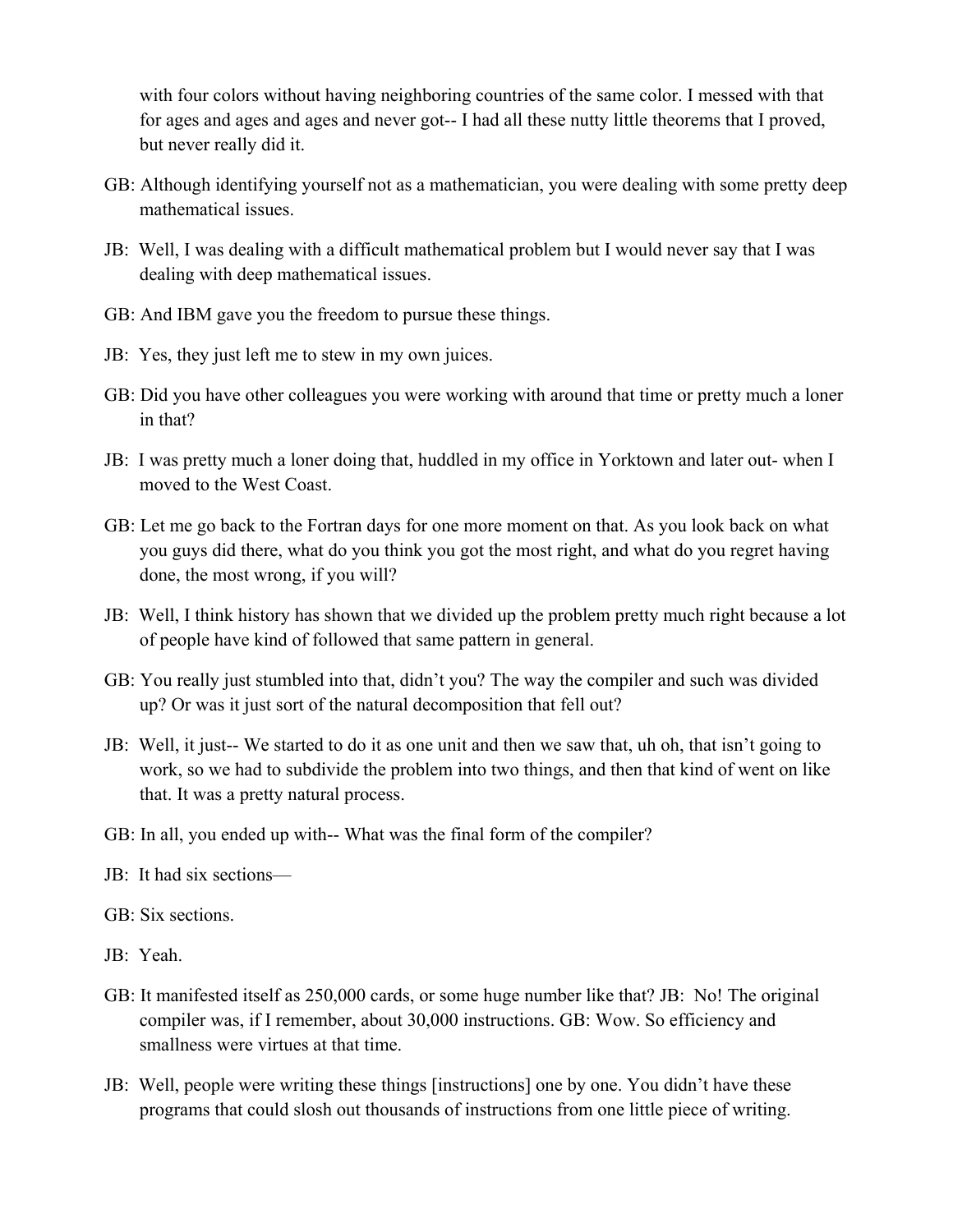GB: Remarkable. Does the museum have a copy of that first compiler now? I think you were saying that they do, they don't?

Gardner Hendrie (cameraman): I believe they do have a copy.

GB: How exciting.

- JB: Yeah. I think I've heard that they do have one of the early compilers, yeah.
- GB: That's remarkable. After the Fortran work, did you have much contact with the Fortran communities that eventually standardized Fortran internationally?
- JB: Well, my main contact was coming to some-- What was it called? The-- Some committee that dealt with that stuff.

GB: ISO or—

JB: No.

- GB: ANSI? I forget. There were so many standards groups around that time.
- JB: No, but this wasn't a standards group. This was just the committee within- all the aerospace people and stuff that dealt with Fortran.
- GB: They wanted to get some common standards.
- JB: Yeah, so that they'd have a uniform thing and they used to- that committee used to hold meetings in Los Angeles and various places which would mainly be getting together and-- Who was it? I guess it was usually Roy who would come-- No. It was a guy at North American, not Frank Wagner but another guy, a little guy with a moustache. Anyway—
- GB: We'll do pattern matching with pictures here.
- JB: Yeah. He used to show up with big bags of liquor and we would have our meeting, which was mainly drinking—
- GB: From this the standard of Fortran was born. Hmm. It tells me something about the standards process. I was involved in the standards process with Ada and other things and we didn't have any such meetings.

JB: Oh.

- GB: They were much less fun.
- JB: Yeah. Well, that went on for quite a while. Then it got the bigger bosses in the process, they got annoyed with us and sort of got it much more sober and productive, but I didn't participate in that.
- GB: How did you get drawn into the ALGOL process then? ALGOL was my second programming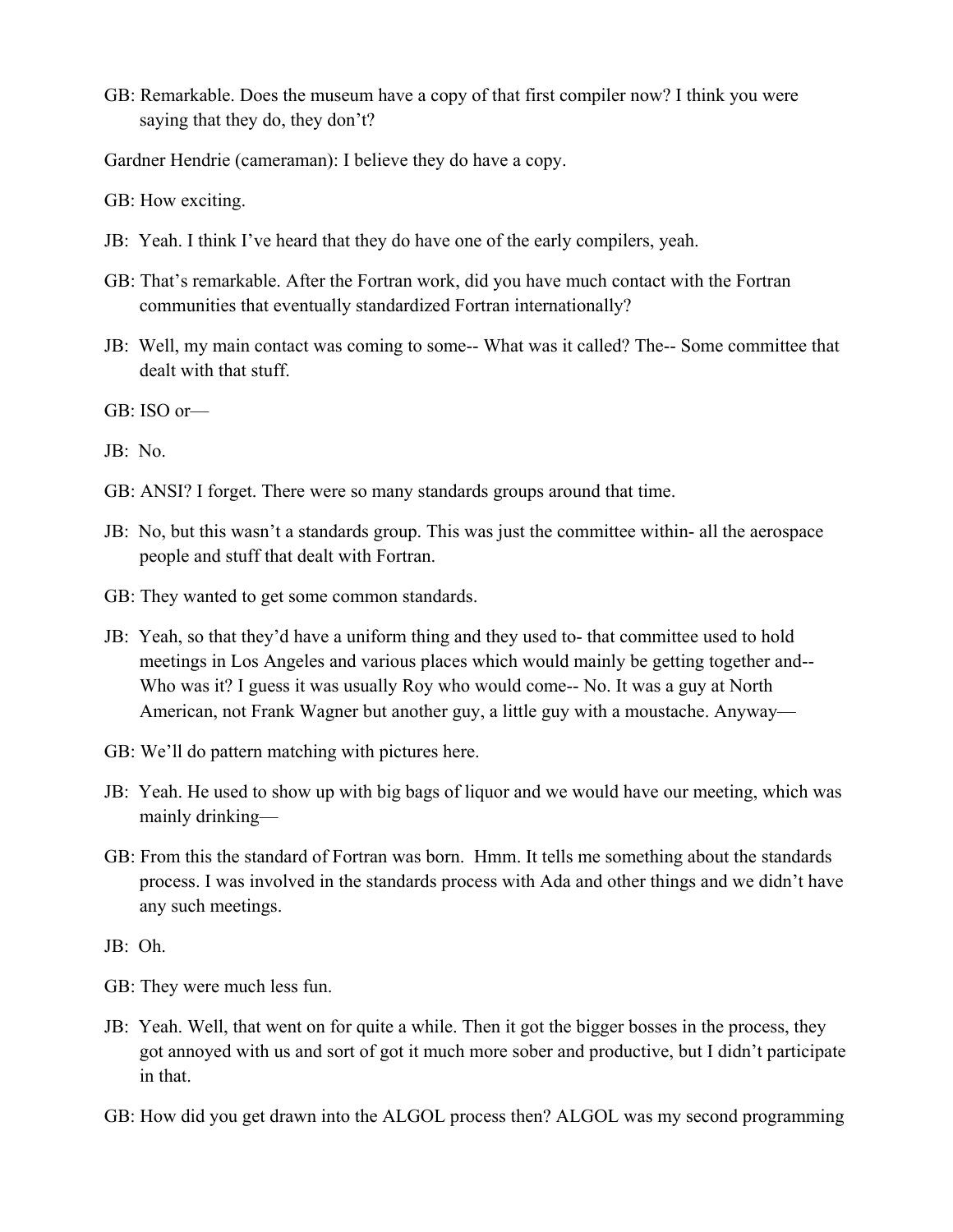language. I learned Fortran 4, and I went to the Air Force Academy where we had a Burroughs machine and we were taught ALGOL 60 as our primary language. I loved ALGOL. That was a great language. I enjoyed it. It sounds like you have other opinions of it—

- JB: I'm glad you liked it—
- GB: How did you get drawn into that process?
- JB: Well, I don't know that I was very much drawn into it.
- GB: Your BNF work came from that of course—

JB: Yeah.

- GB: --when you were specifying the structure of the ALGOL.
- JB: Yeah, but I-- It was a big committee deal,

GB: Sure.

- JB: --and I don't think I contributed very much to it.
- GB: How did you and Peter get together, Peter Naur, to specify the syntax?
- JB: Well, I had come to one of these meetings with this BNF description. It was a little paper and I handed it- I hand carried it because it was so late in the game, so I had these copies that I dragged to the meeting and passed out to people and nobody paid any attention to it.

GB: Really.

- JB: No. Except Peter Naur. When he came to write up the thing, he used this descriptive method, and improved it in the process.
- GB: In retrospect, I can't imagine specifying a language without using BNF. So what were they doing before that time frame? It must have been—
- JB: They were just writing English.
- GB: And giving examples, and stuff like that. I had read you were influenced by some of the work of Noam Chomsky, that led you to that.
- JB: Yeah, well, that's a funny story. That's what I said and what I believed, and yet… Who was it? Somebody sort of proved that I was wrong about it, that I hadn't got it from Noam Chomsky, because the dates were all wrong somehow. But-- God, who was that?
- GB: No worries. What became the de facto way, really, to describe the syntax of languages was something that I heard you say just came in late in the game in ALGOL. Now we look back on it and I would have sworn I thought it was a fundamental piece of the creation of ALGOL but—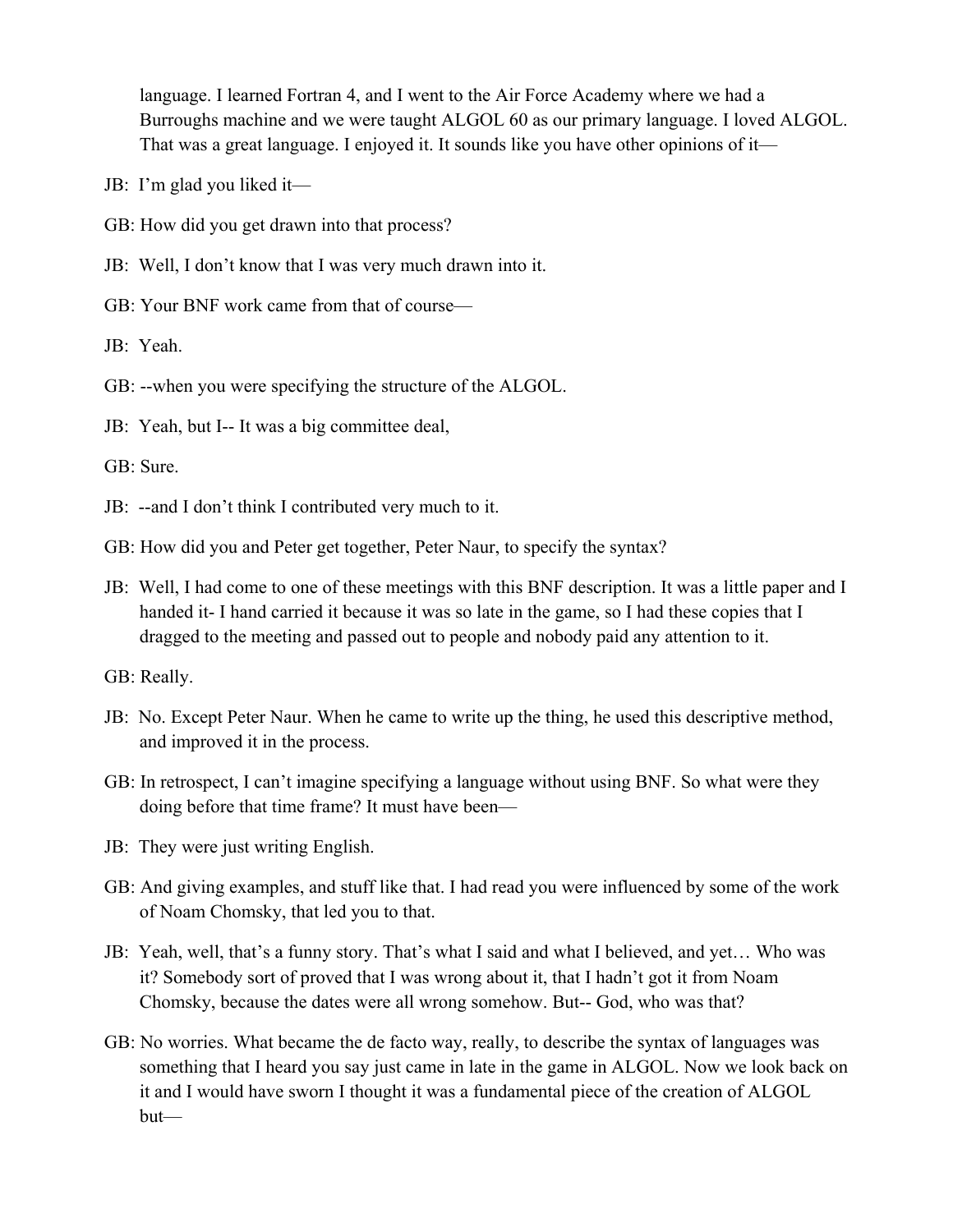- JB: No. They were inventing that language long before and the description was pretty much of a mess.
- GB: But the BNF work, it's been so influential in other languages. I know ADA picked up on it. Didn't Wirth use it to describe PASCAL as well?
- JB: I think so, yeah.
- GB: And pretty much every language. Did you have any interaction with Niklaus Wirth at all in the PASCAL work?
- JB: Not in designing PASCAL, no. But we would meet in these meetings quite often.
- GB: In your design of Fortran, are there things that -- "regret" is the wrong word, but it's "I wish we had done this thing a different way because we now created generations of programmers who are doing these terrible things". Is there any such thing in Fortran like that?
- JB: Not that I'm aware of, because I never used it very much so I—
- GB: Really! Interesting. So as a programmer, what did you program in most of the time?
- JB: I never wrote many programs. I was not good at doing that. What kind of programs was I going to write anyway?
- GB: From the four color problem -- that was around the time of the work with ALGOL, if I'm not mistaken -- then what did it lead you to next? Was this around the time you went to the [IBM] San Jose Labs, Santa Teresa Labs?
- JB: Yeah.
- GB: What led you to be moved out that way? I love the west coast; it's not a bad place to be.
- JB: Well, I got an invitation from Berkeley to be a visiting professor there. I went out and I spent a year at Berkeley.
- GB: Still with IBM though.
- JB: Still with IBM. Never gave a lecture, just sat around in the engineering building. At the end of the year they were so pleased with my performance they invited me to be a visiting professor for another year. Again, never gave a lecture, and so that's how I kind of got moved out to the West Coast.
- GB: The labs were really just forming around that time in Santa Teresa, weren't they?
- JB: Yeah, so I didn't show up in San Jose for quite a long time. I was just hanging out in San Francisco, and finally they said, "Well, how about showing up?" So I started going down there, and after that I got working on this stuff about—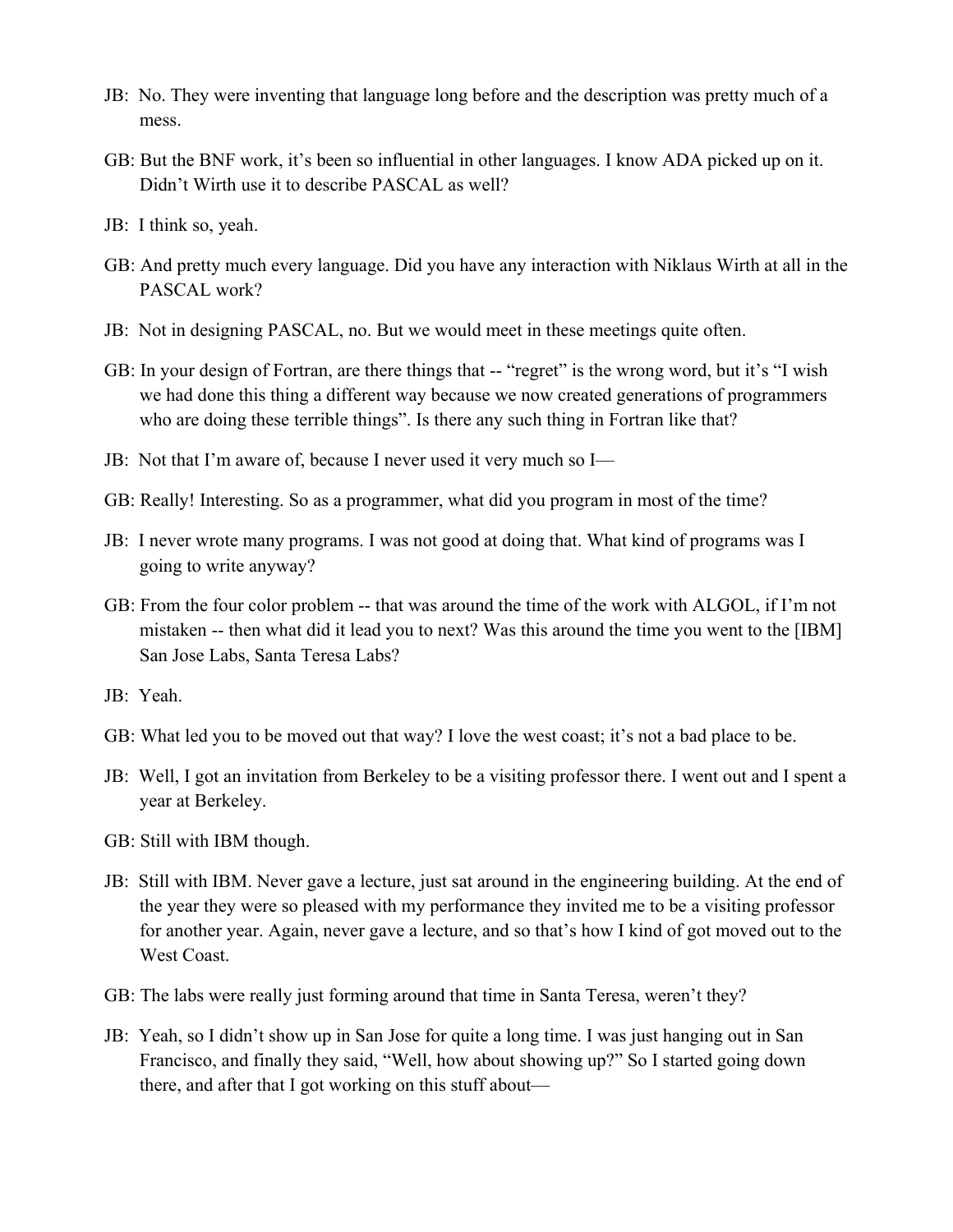- GB: The functional programming work?
- JB: Yeah.
- GB: The Santa Teresa Labs are interesting; they're still kind of in the middle of nowhere. Back then they must have really been in the middle of nowhere, because San Jose hadn't quite expanded its borders that much. And you were there when there was still a lot of orchards around in the area.
- JB: Yeah. When I first went down there, there was just this little-- There was the plant and then there was this little building—
- GB: What were they doing at the plant? What did they manufacture at that time?
- JB: Oh, I think printers or something. I'm not sure.
- GB: That sounds about right. I think these days there's a lot of database work that goes on in that space.

- GB: You probably had the feeling of "I wish I had bought lots of real estate when I first moved into that area", because you saw some amazing transformations in the valley over the years.
- JB: Oh, yeah.
- GB: This would have been in the early 1960s you ended up in San Jose?
- JB: Let's see—
- GB: I think I have the date. Sixty three was around the time you moved there—
- JB: Uh huh.
- GB: --and that was way before Silicon Valley came to be Silicon Valley.
- JB: Right.
- GB: It was really around that time frame that you started your first forays into the functional programming work.
- JB: Yeah.
- GB: Tell me a little bit about the work environment in that space. You showed up occasionally at the labs it sounds like.
- JB: Yeah. I mainly stayed home. I worked with Ted Codd briefly, and—
- GB: This is before Ted Codd of the database world.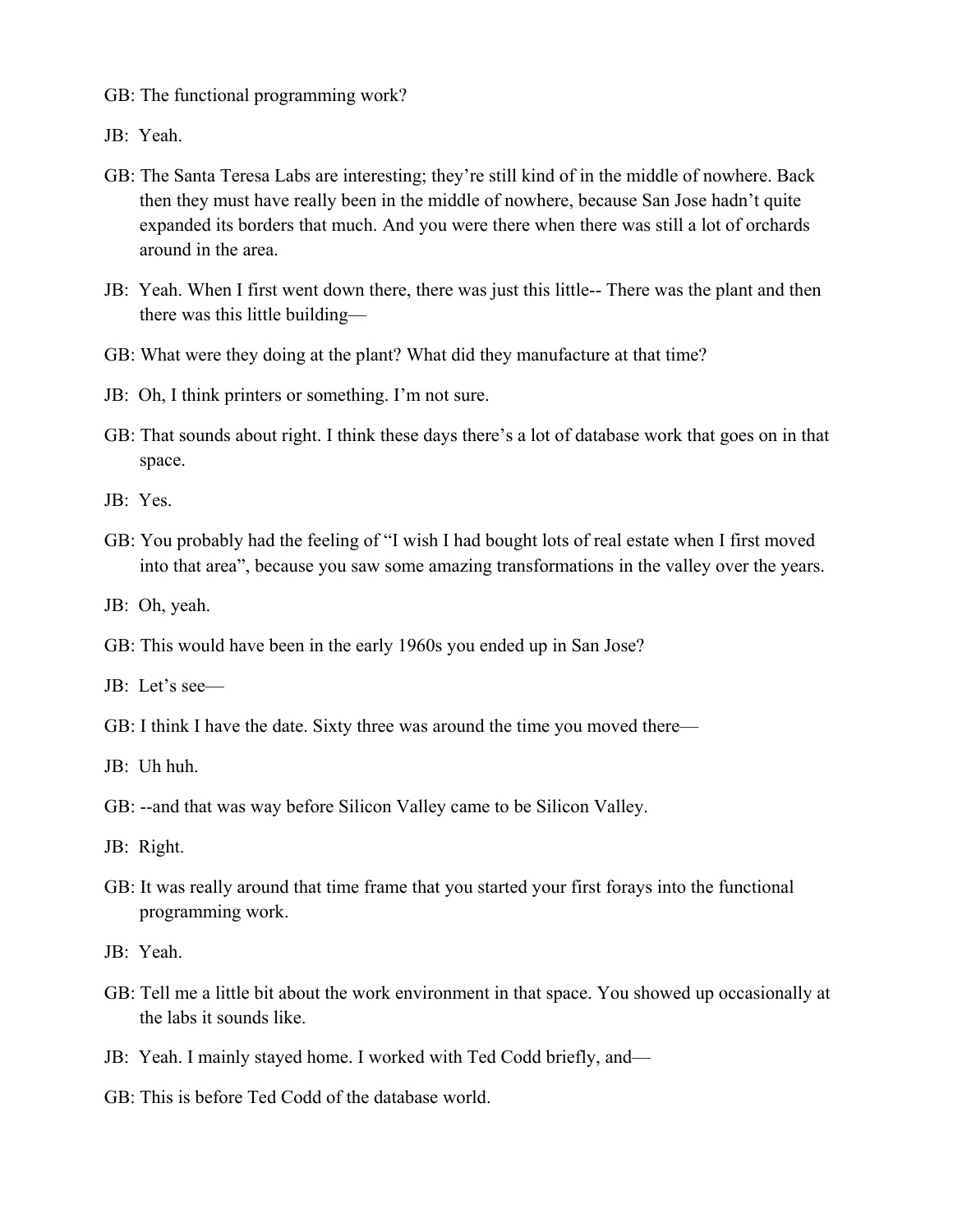JB: Yeah.

GB: This was long before he'd really begun to formulate his relational database work.

- GB: What work were you doing with him?
- JB: Just trying to work on this functional programming stuff. I was just groping around really, trying to—
- GB: What led you to the functional programming domain in the first place?
- JB: That's hard to say because-- I was just trying to think of some sort of really higher level programming that wasn't as difficult as Fortran. The problem was that the idea of functional programming, the "combining forms" and stuff like that, came pretty easily. But trying to make it into a real full system where you could deal with all the other issues that you couldn't express in that language got very confusing and messy.
- GB: Indeed, as I look over your career, you probably spent more time on functional programming than you did on the Fortran work certainly.
- JB: I think so, yeah.
- GB: Were there others around you that influenced the early functional programming work, or was this sort of a foray on your own?
- JB: I think it was mostly a foray on my own.
- GB: And IBM created an environment that they let you go off and do these wild things. JB: Yeah. I guess-- By that time I was a Fellow so I could do whatever the hell I wanted. GB: You were one of the first Fellows. Were you in fact in the first batch of Fellows? JB: Yes.
- GB: Who were some of your peers who were the other Fellows or—
- JB: I didn't know them, because they were all into printers and hardware and stuff, so I didn't know any of them.
- GB: As I recall, the Fellow program was started by Watson Jr--
- JB: Yes.
- GB: --as a means of recognizing some of IBM's top technical talent, and let them alone so they can create new great things for us as well.
- JB: Yeah. The idea was that you could do what you wanted for a year and--
- GB: It turned out to be longer than a year though.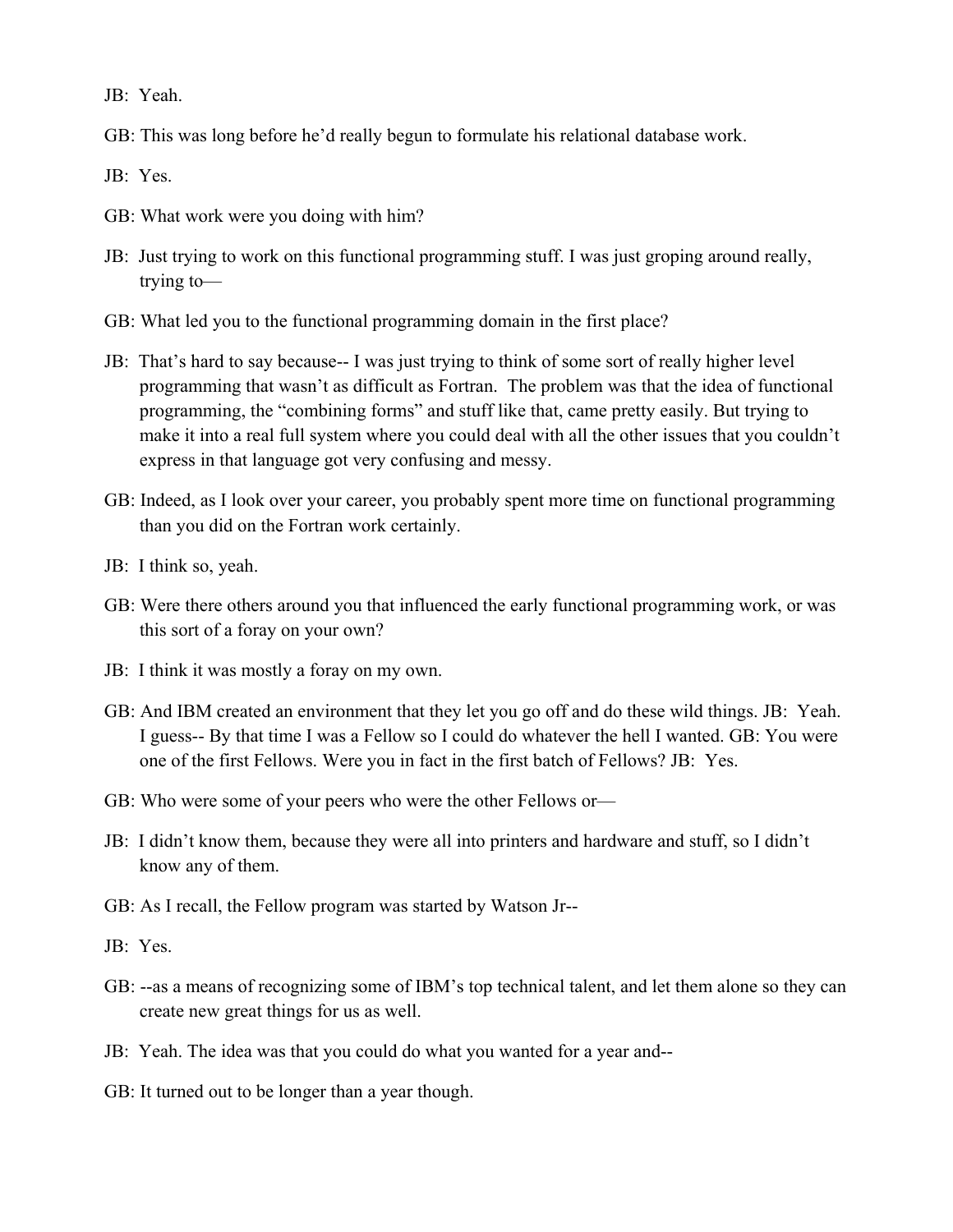- JB: Yes, and then I kept sort of doing what I wanted and they kept saying "Oh, yes, go ahead, do it."
- GB: Very nice.
- JB: Yes. Then they finally decided that they'd better quit this one year at a time thing.
- GB: Then turn it into: this is sort of what you do the rest of your career?
- JB: Yeah, sort of. That is the understanding, isn't it?
- GB: That's the understanding. As I said to you, Nick Donofrio basically described that I have two jobs: One is to invent the future, and the other is to destroy bureaucracy. Of which there is a little bit of that around the organization. But it sounds like you were pretty much unencumbered by bureaucracy.
- JB: Yes, I was very unencumbered by bureaucracy.
- GB: That must have been nice.
- JB: Yeah.
- GB: Were you having as much fun then as you expressed you had in the time you were working on the SSEC? Or was it a different kind of fun?
- JB: Well, the most fun time was working on Fortran. We really had a ball working on that because it was just… We had this nice place to work, and we all got along very well with each other. At one point we were in this hotel across from Saks Fifth Avenue, and everybody spent half their time looking in to the dressing rooms across the street.
- GB: There's a distraction.
- JB: Yeah, it was a distraction.
- GB: Do you have much contact at all with any of your colleagues from that time frame? They must have scattered to the winds.
- JB: Yeah. No, I have contact with Irv Ziller.
- GB: Where is Irv these days?
- JB: He's in New York, the same old place he's lived his whole life, across the Hudson, just in Yonkers or someplace. Not Yonkers, it's Riverside, yeah.
- GB: He stayed with IBM for a long time then.
- JB: Yes, he did.
- GB: IBM tended to hold on to people a long time.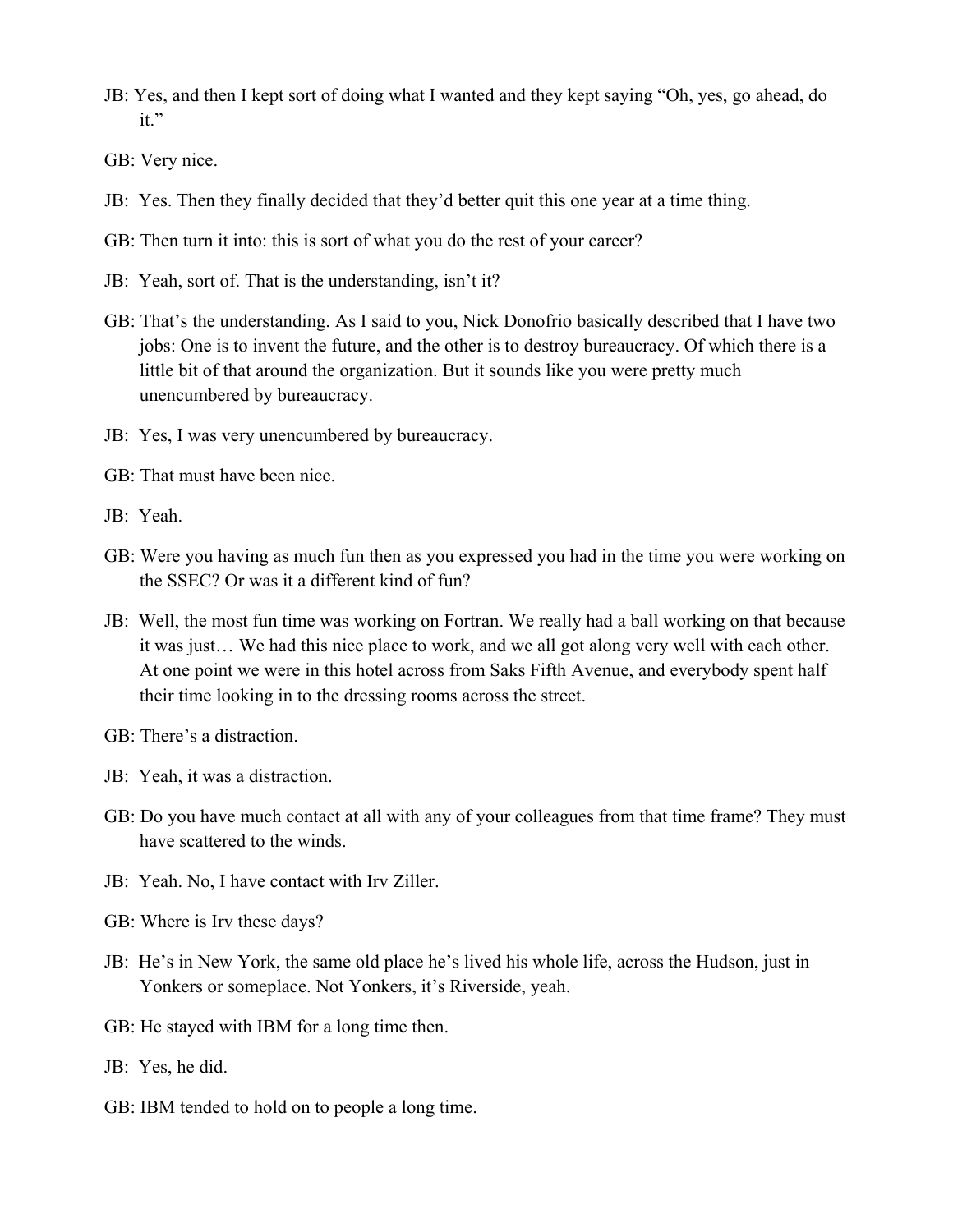- JB: He became very closely associated with the vice president, some-- I forget the name of the vice president but he was sort of an executive without portfolio. He was a very smart guy.
- GB: Lois and Roy and Pete and Bob and Dave, any of those other folks? JB: Well, a lot of them are dead. Peter is dead, Harlan is dead, Roy is dead. GB: Lois?
- JB: Lois is still alive. GB: Time marches on. JB: Yeah.
- GB: Let's move back to San Jose. Do you think you were a Fellow? That would have been '63, around the same time. Was that at the same time you were moved over to the West Coast?
- JB: Yeah.
- GB: So you began the functional programming work. Tell me about some of its earliest formulations. What were the problems you were trying to solve [those] that Fortran didn't quite solve?
- JB: Well, it was just trying to be at a higher level so that you didn't have to get into all those gory details and stuff. Basically, the idea was to try to describe the transformation that you wanted to take place, rather than how to do it. It evolved very slowly and peculiarly. I had no idea about combining forms when I started, and just finally hit on that idea and developed it.
- GB: It really fermented in a time frame where there was an explosion of other languages. There was PASCAL, there were the successors to ALGOL, there was what became Ada. What did you think of the whole Ada? You were around that time frame.
- JB: Well, I thought it was a pile of stuff—
- GB: Tell us what you really feel, John. [Laughs] Don't hold back here.
- JB: Well, it was just so incredibly bureaucratized and complicated and impossible to learn.
- GB: Your functional programming work was so different.
- JB: Huh?
- GB: Your functional programming work was going down such a different path, of pushing simplicity and power of expressiveness and the like.
- JB: But it was ultimately unsuccessful because it couldn't take in all the peripheral stuff that you had.
- GB: Your functional programming work was unsuccessful.
- JB: Yes.
- GB: Let's dwell upon that for a moment, because there were some other papers that I saw after your Turing Award lecture ["Can Programming Be Liberated From the von Neummann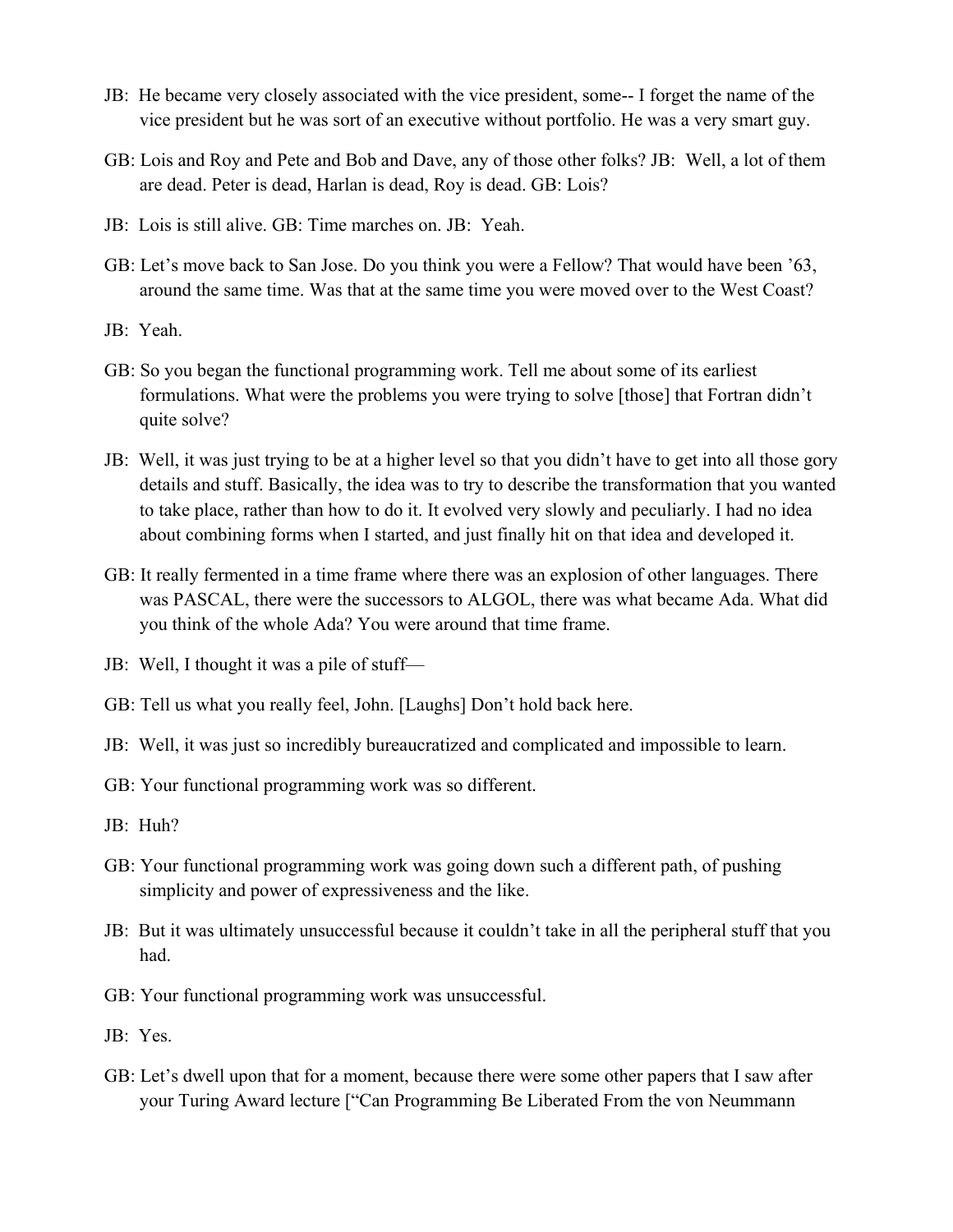Style", 1977] which was also a turning point. Because I'd describe it as a wake-up call to the language developers and programmers, saying there's a different way of looking at the world here. The world was going down a very different path. Let me pursue that point of why you think it didn't succeed.

- JB: Well, because the fundamental paradigm did not include a way of dealing with real time. It was a way of saying how to transform this thing into that thing, but there was no element of time involved, and that was where it got hung up.
- GB: That's a problem you wrestled with for literally years.
- JB: Yeah, and unsuccessfully.
- GB: After the Turing Award work --that was 1977 when you were given the Turing Award -- and that paper was incredibly influential. I know there was some other work in functional language at Berkeley, and others that really picked up on it well, that tried to make that more concrete.

JB: Right.

- GB: How long then did you continue on with that -- really until your retirement in '91? Were there other problems?
- JB: Yeah.
- GB: That was also around the time of lots of other languages. We saw the beginnings of C, and what became C++, and Smalltalk was around that time. What did you think of those languages?
- JB: I never learned them, so I don't have too much of an opinion.
- GB: If I were to ask you what your favorite language is, it would probably be? If there is such a thing.
- JB: Yeah, I don't really have one.
- GB: What do you think of the contemporary languages such as Perl and Python and Ruby? Have you tracked any of those things that are going on?
- JB: No. I'm a terribly unscholarly person, and lazy.
- GB: Really!
- JB: Yeah.
- GB: Interesting. I would never have characterized you as such.
- JB: Yeah, it's true.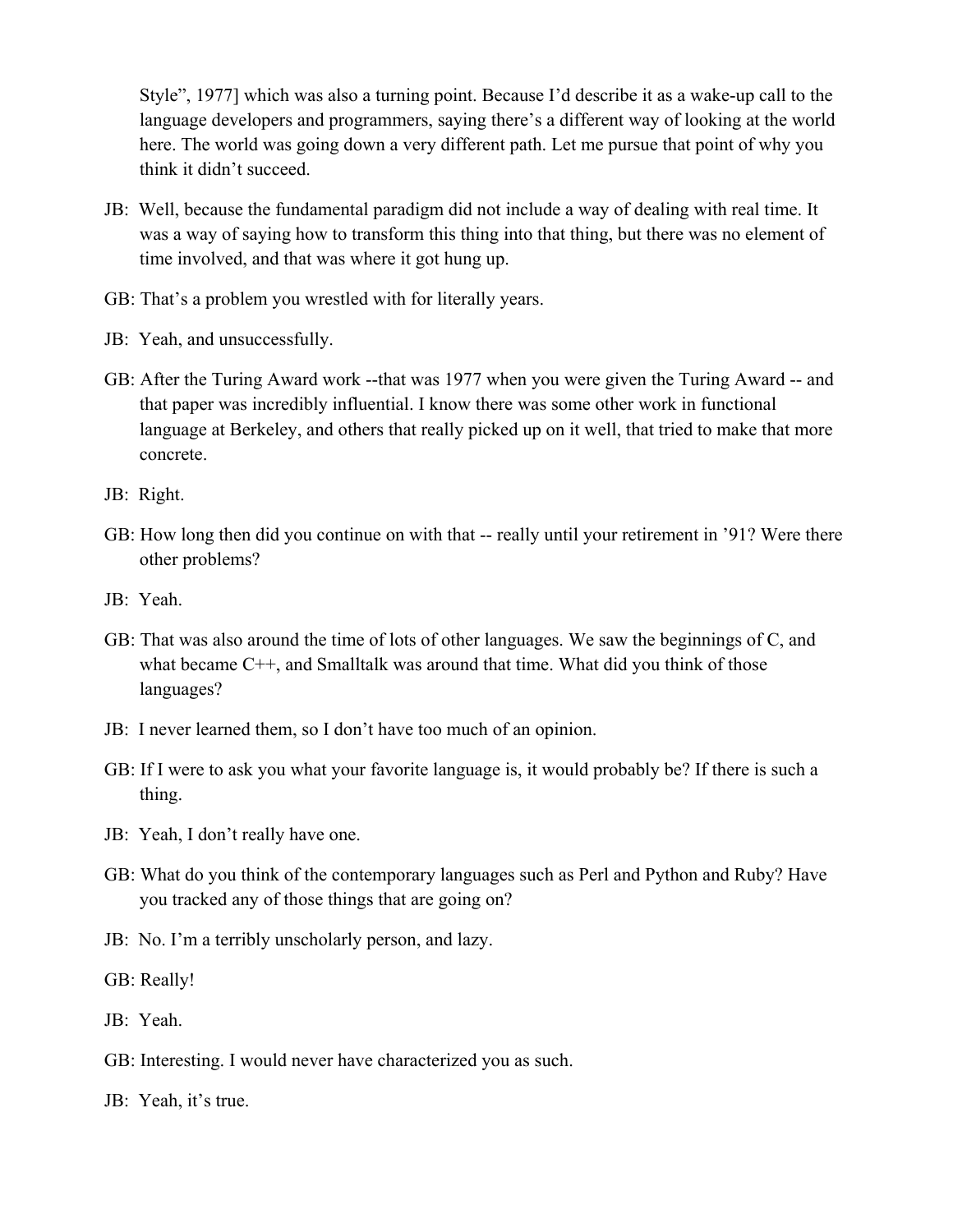GB: So Fortran was a way to help deal with that laziness in a way. You could do things better—

- JB: Yeah. That was my motivating force in most of what I did, was how to avoid work.
- GB: That's not a bad thing necessarily. You said one time that the assumptions under which Fortran were made simply don't exist anymore, those assumptions being we needed to build really efficient programs. What do you think are reasonable assumptions for a language designer today for them to have to worry about?
- JB: Well, I guess the question of it still seems that programming is a pretty low-level enterprise, and that somebody ought to be thinking about how to make it higher; really higher level than it is.
- GB: But functional programming wasn't a fruitful path, you think.
- JB: Well, it was and it wasn't. It's just that that whole paradigm didn't include these other [things]. Somebody needs to find a way to include those other things in a clean way.
- GB: Do you think it's still possible?
- JB: I guess. I don't know. It's a difficult problem. GB: It is, and it's one that consumed you for a long time. JB: Yes.
- GB: You continued on that path for the longest time at the San Jose Labs. Correct?
- JB: Yeah.
- GB: Until your retirement from IBM in 1991 or thereabouts.

JB: Uh huh.

- GB: Why did you leave IBM in 1991?
- JB: I don't know. It was my official retirement age so I just—
- GB: So it was time to move on.

JB: Yeah.

- GB: You would have been 60 something—
- JB: -Five, yeah.
- GB: Sixty five.
- JB: Yeah.
- GB: I didn't realize IBM had such an age. I don't worry about those things. That's long in the future for me I guess.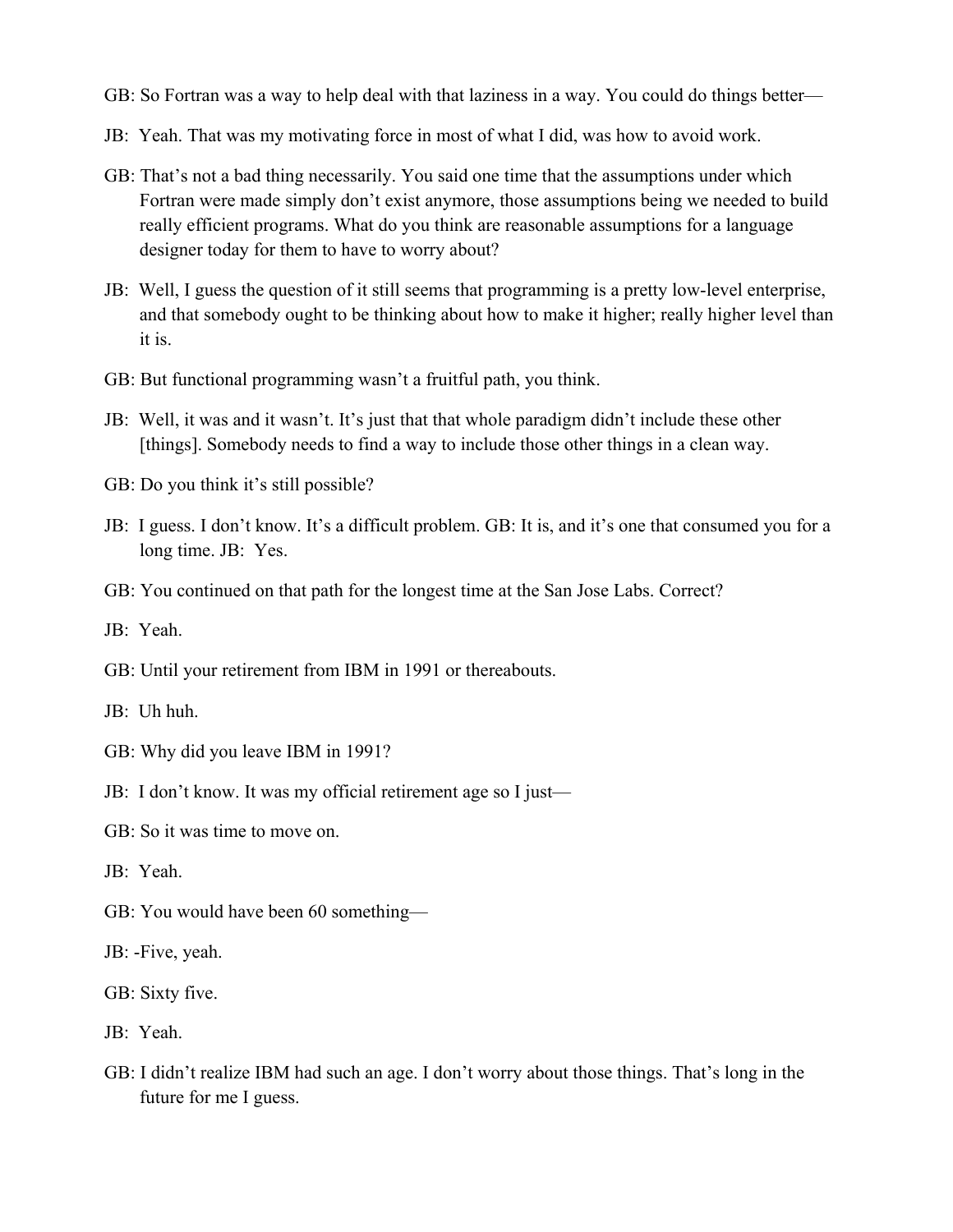JB: Good.

- GB: From there you went on to Berkeley for a while and stayed there? Or had you taught for a while?
- JB: No. That was earlier.
- GB: What did you do after retirement from IBM?
- JB: What did I mainly do? I didn't do much of anything, actually.
- GB: You were living in San Francisco at the time, which is a nice place to be living.
- JB: Yeah. I did a lot of work helping my wife get her computer stuff.
- GB: You were tech support for the household.
- JB: Right.
- GB: That was a time frame when there was such an explosion in activity in the Silicon Valley and the whole area. Do you have any impressions of that timeframe?
- JB: No, because I wasn't involved, and I had sort of gotten out of technical stuff. I was interested more in music and reading, and stuff like that.
- GB: That's right, you're quite a classical music fan, and an abstract art fan.
- JB: Well, I don't know much about abstract art actually.
- GB: Tell me about your love of music. Did you always have that love of music?
- JB: Yeah. And I always tried to sort of get into contemporary popular music, but I never managed to like any of it because it always seemed so trite.
- GB: Do you play an instrument yourself?
- JB: No, I don't unfortunately. I always struggled when I was younger to play the piano, but I was always clumsy at it, so I never….
- GB: Who are some of your favorite classical musicians? Are we talking classic, classic like Bach and Beethoven and the like?
- JB: Yeah, and Mozart is one of my favorites but I also like this- a guy named Goretski. He's a modern Polish composer. He does a lot of nice stuff.
- GB: Interesting. And you have a love for art, and a love for reading as well, I think you said.
- JB: Yeah, I like to read.
- GB: What do you like to read mostly?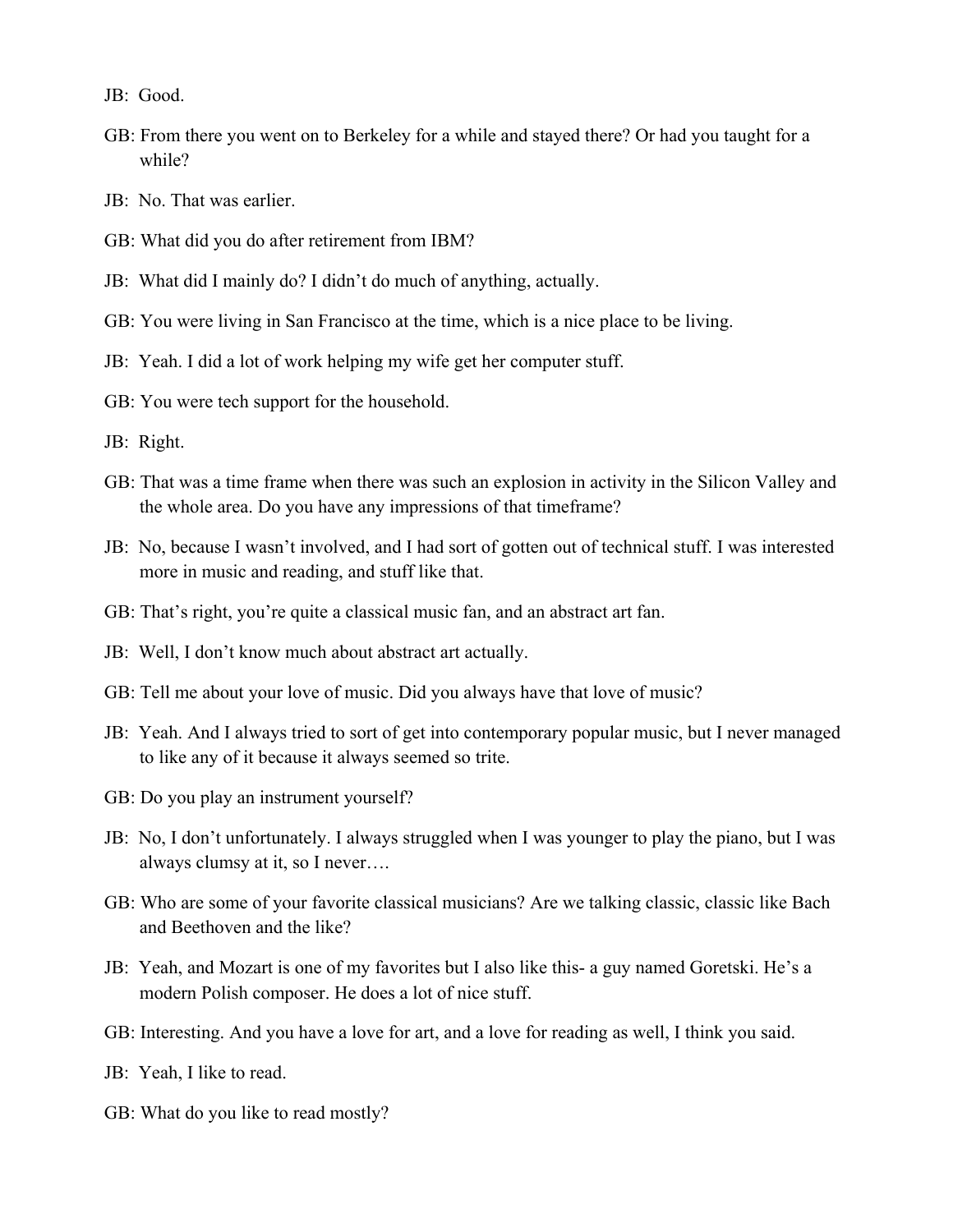- JB: History, biography.
- GB: What are you currently reading?
- JB: I'm reading this thing by David McCullough, a biography of Theodore Roosevelt.
- GB: If someone were to read a biography of John JB, it'd be a pretty thick book I imagine. What would you hope it would say?
- JB: Well, that I helped. That I contributed to the development of computing. And I'm essentially nonviolent.
- GB: You're a peaceful, gentle guy. As you look back over your career, what are you most proud of? Is it the Fortran work? Is it the functional programming work? Is it something entirely different?
- JB: I guess the functional programming stuff. Yeah.
- GB: What would be your advice to somebody that would want to take up the banner of functional programming? Where would you suggest they begin, and what hard problems would you like them to pursue?
- JB: Well, trying to functionalize all the input/output stuff.
- GB: Helping it talk to the real world.
- JB: Yes.
- GB: Do you think there's a class of problems for which functional programming is better suited to solving than contemporary languages?
- JB: Well, any problem that just wants to transform some piece of data into another piece, I'd say functional programming is better suited to that.
- GB: In fact, we were talking earlier that Google even has a functional programming language, a thing called Goopy if I'm not mistaken.
- JB: Right.
- GB: It's exciting to see them picking up on it. So see, your work has gotten traction. It truly has.
- GB: [Let's go] way back before Fortran. Where were you born?
- JB: I was born in Wilmington, Delaware, a pretty lousy place.
- GB: How was it lousy?
- JB: Well, it's the home of the DuPont family, so it's a whole bunch of rich sons of bitches acting up. Acting rich. Not a very good place.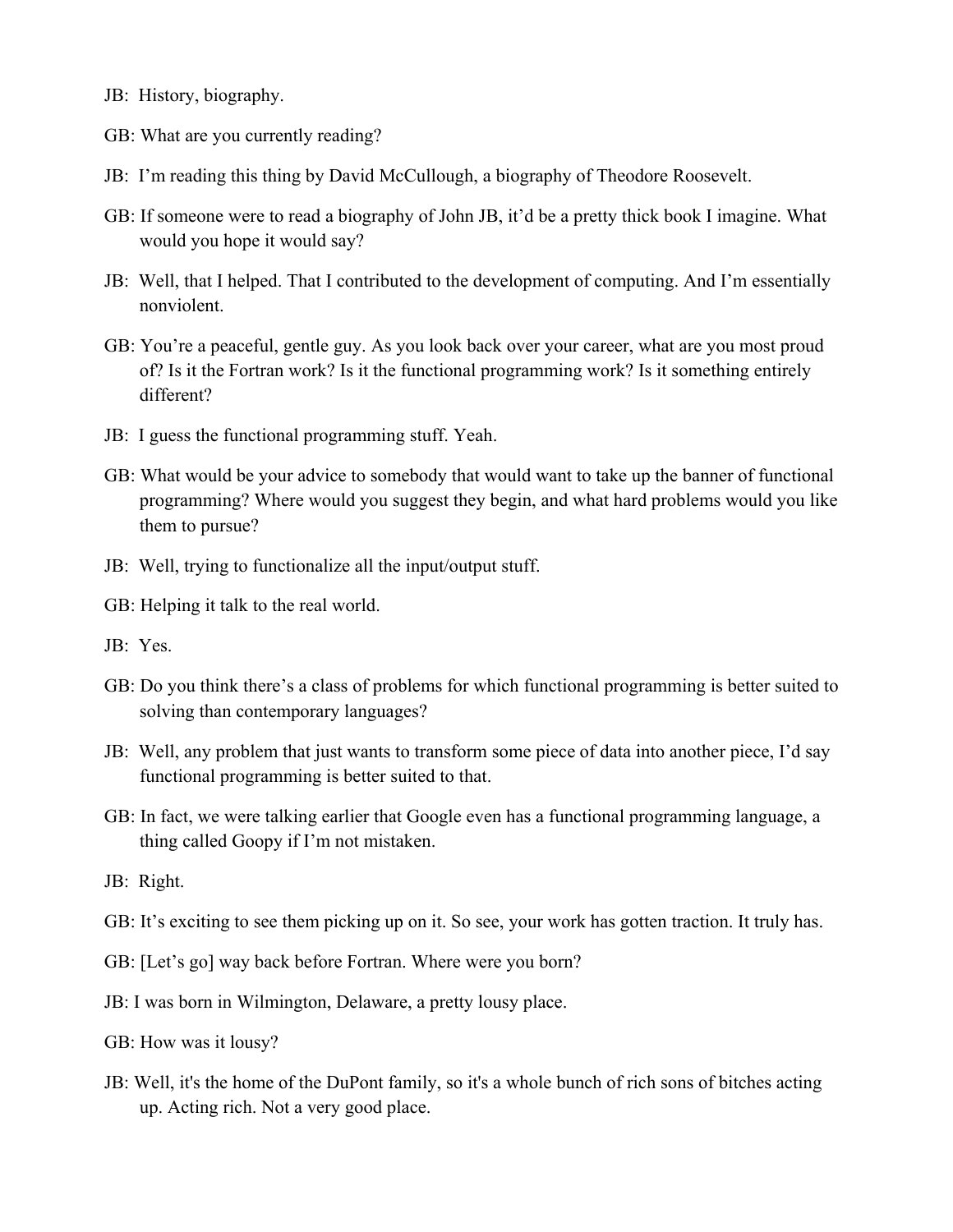GB: And that would have been... Give me the year, I can't calculate it in my head.

JB: I was born in 1924.

GB: 1924. Your parents -- a little bit about their history. What does your dad do?

- JB: My father was originally a chemist, but then during the first World War, he was a munitions officer. When he came back to the DuPont company -- he was told they were going to hold his job -- and they hadn't. So he became a stockbroker, and got really rich. That's the story of my father. He was born in Virginia, [to] a very poor family, and only went to two years of college, or something like that. He was a smart guy. Not a very nice guy, but he was smart. My mother died when I was eight and a half. And, of course, until the late '80s, early '90s, I hadn't remembered anything about her until I took some LSD and remembered a lot of stuff that I would just as soon have forgotten, where she was sexually abusing me. But it was amazing. Until I took LSD it was as if she hadn't existed; I had really just wiped her out of my memory. I couldn't remember anything about her, except one incident in which she plugged in a light thing and it short circuited.
- GB: The things one remembers. Wow.
- JB: That's the only thing I remembered about her.
- GB: Did you have siblings? Any brothers or sisters?
- JB: Yeah. I have an older sister who's now dead, and I have a younger brother who lives in eastern Maryland. Very nice place.
- GB: So you were the middle child?
- JB: Yes.
- GB: Were you a precocious child? Were you energetic, a sports kind of child?
- JB: No. I was a withdrawn, I think, rather sadistic child.
- GB: Sadistic in what way?
- JB: Well, I used to get kids in this little shed in the back of our house, and sort of mess around with them in some nasty way, humiliating way.
- GB: You went to school in Delaware?
- JB: Yeah. I went to a school called Tower Hill School in Wilmington, and then in the eighth grade I went to the Hill School in Pottstown, Pennsylvania.
- GB: Did your dad remarry at all?
- JB: Yes. He remarried to a really horrible woman, my stepmother, who was really neurotic as hell.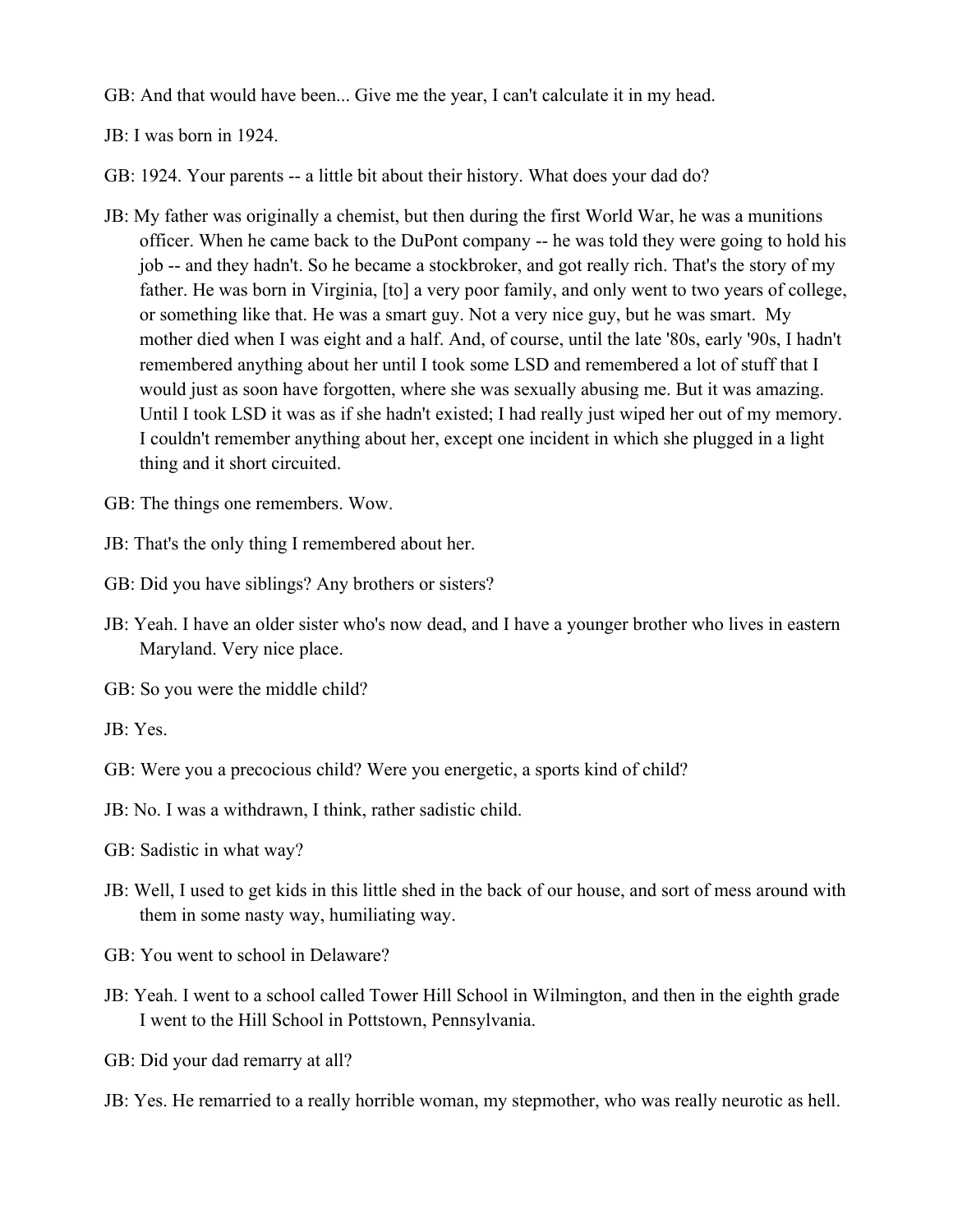For a while she was an alcoholic, and would sort of hang out the window yelling at trades people, and stuff like that. Then she quit that, but she was always a bitch.

- GB: So you grew up in that area, and then after high school you left the region?
- JB: Well, after I went away to Hill School, I practically never came back to Wilmington.
- GB: So your family stayed there, but you then went away.
- JB: Yes. After I got out of prep school, I moved to New York. Got this wonderful 18 dollar a month apartment.
- GB: Oh my goodness. Wow. Too bad you can't do that these days. Eighteen dollars a month?
- JB: Eighteen dollars.
- GB: That might buy you a second these days, in New York City. So what led you to New York? Remind me of that story.
- JB: I don't know. It seemed like a good place to get away from my family.
- GB: Definitely not a bad place to be. In fact, as you think about being in grade school and high school and stuff, what did you imagine you wanted to be when you grew up? Or were you thinking of those kind of things?
- JB: I didn't think about that at all. After I got to New York, my big ambition was to build a really good hi-fi set, which was not around in those days. I got this huge chassis, that had these gigantic transformers and stuff. Didn't work very well, I must say, because I wasn't an electrical engineer. But I tried.
- GB: Part of the history of you just trying things and not knowing that you were going to fail. And just do it.
- JB: Right.
- GB: Fascinating. In fact, I saw this as a theme in one of the interviews you did. You were talking about the book, "In Search of Excellence," I remember, which you talked quite a bit about. I think you reflected upon the importance of failure, [and] what we can learn from all that. What have you learned from your failures, would you say? Both software and otherwise?
- JB: It's a difficult question. I've learned not to be too optimistic. To realize that doing something worthwhile is tough. Things like that.
- GB: In fact, at lunch we were talking about an aspect of that. One of the things that motivated you in your work in Fortran, and subsequently in functional programming, was this growing complexity. You used a phrase about complexity that I thought was interesting.
- JB: Oh, the "cesspool of complexity".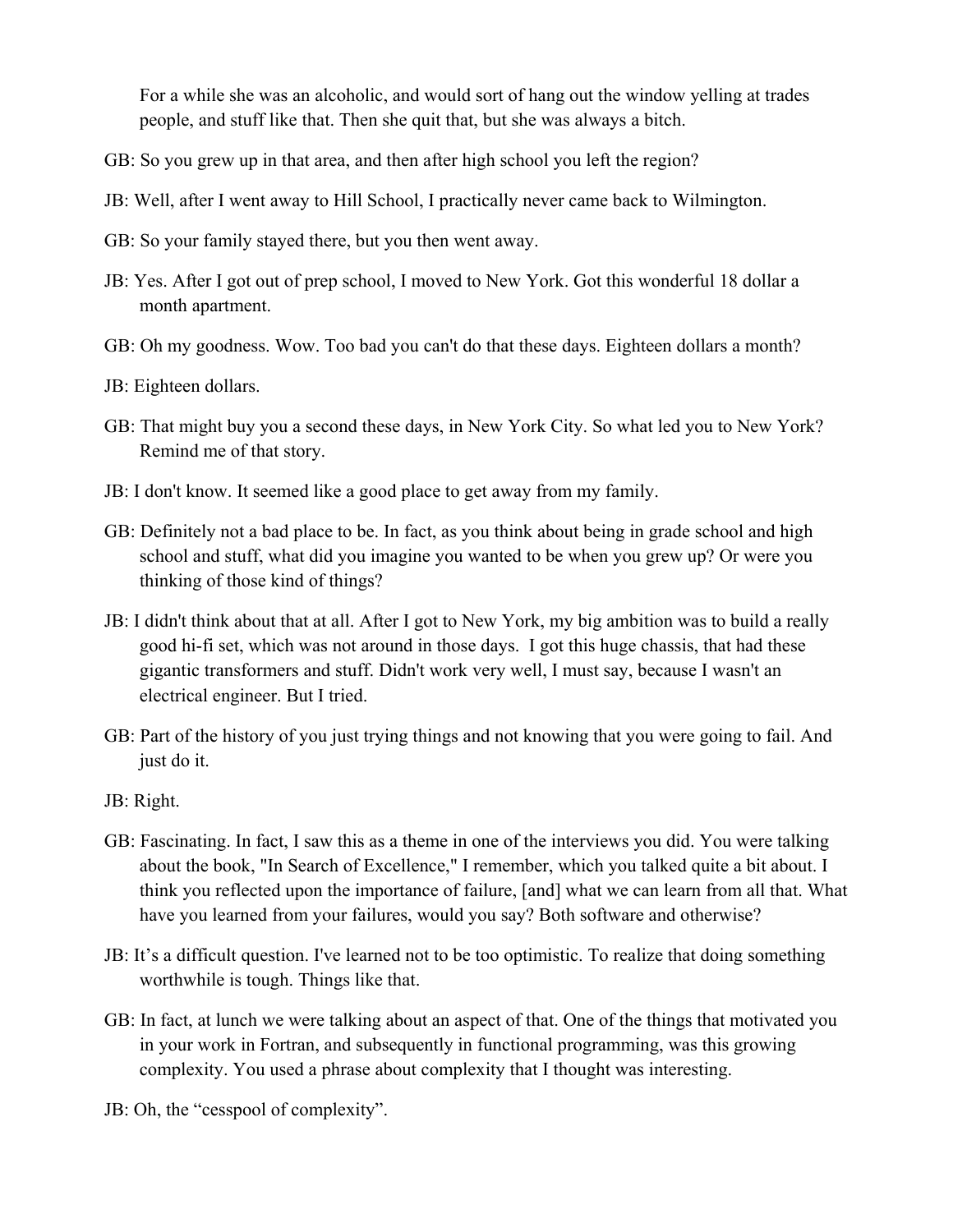- GB: Yeah. Talk about that. What is this "cesspool of complexity?"
- JB: Well, I mean, just look around at software, and you see it everywhere. You see the contents of the cesspool, so to speak. Everything is so complicated. Everything comes with a manual that thick, and it's a mess.
- GB: How should we attack that complexity? I think Fred Brooks once spoke of it as the "inescapable complexity" that exists. Is it truly inescapable, or can we master it?
- JB: Well, that remains to be seen. Actually that functional programming was an effort to try to go up a level, so that you didn't have to keep saying how to do everything, but rather say what you wanted done. That idea of saying what you want done bumps up against a lot of problems in input and output, and stuff like that.
- GB: All those real things.
- JB: But that's basically where it should go.
- GB: That reminds me, speaking of Fred for a moment. Did you have much interaction with the 360 project and Fred's work?
- JB: Well, I had some interaction with it. I was involved in one of the design meetings and stuff. I kind of dislike the whole idea of different machines. I was really pushing for an identical design for the three middle machines in the class, and I don't know whether that happened or not, really. So that programs would be all the same for them.
- GB: Interesting. That was kind of a "bet the business" move on IBM's part, the whole 360 thing. It definitely transformed the company. Happily, that bet went well for them. Do you think there are any other big bets companies should be making these days?
- JB: Well, yes. If they can really bet on software that will make it possible to say what you want done rather than how to do it. I think that would be nice.
- GB: Here's a philosophical question, speaking of software. Is the world a better place because of all the software that's been written in your lifetime, or not?
- JB: Well, in human terms, probably not. Because it just takes us further and further away from human affairs. But as far as economic, and welfare, it's done a lot of good. So it's a mixed bag.
- GB: It is a mixed bag, it really is. You strike me as just an amazingly very human and gentle and caring person from that answer, and I absolutely love that. Where do we go from here? What do you think is going to happen in my lifetime?
- JB: Well, I don't know. But I don't envy you, I'm afraid. I think that we're getting more and more technological and less and less human oriented. And as a country, we're getting tremendously aggressive, and we're going to pay for it. So it's a tough call.